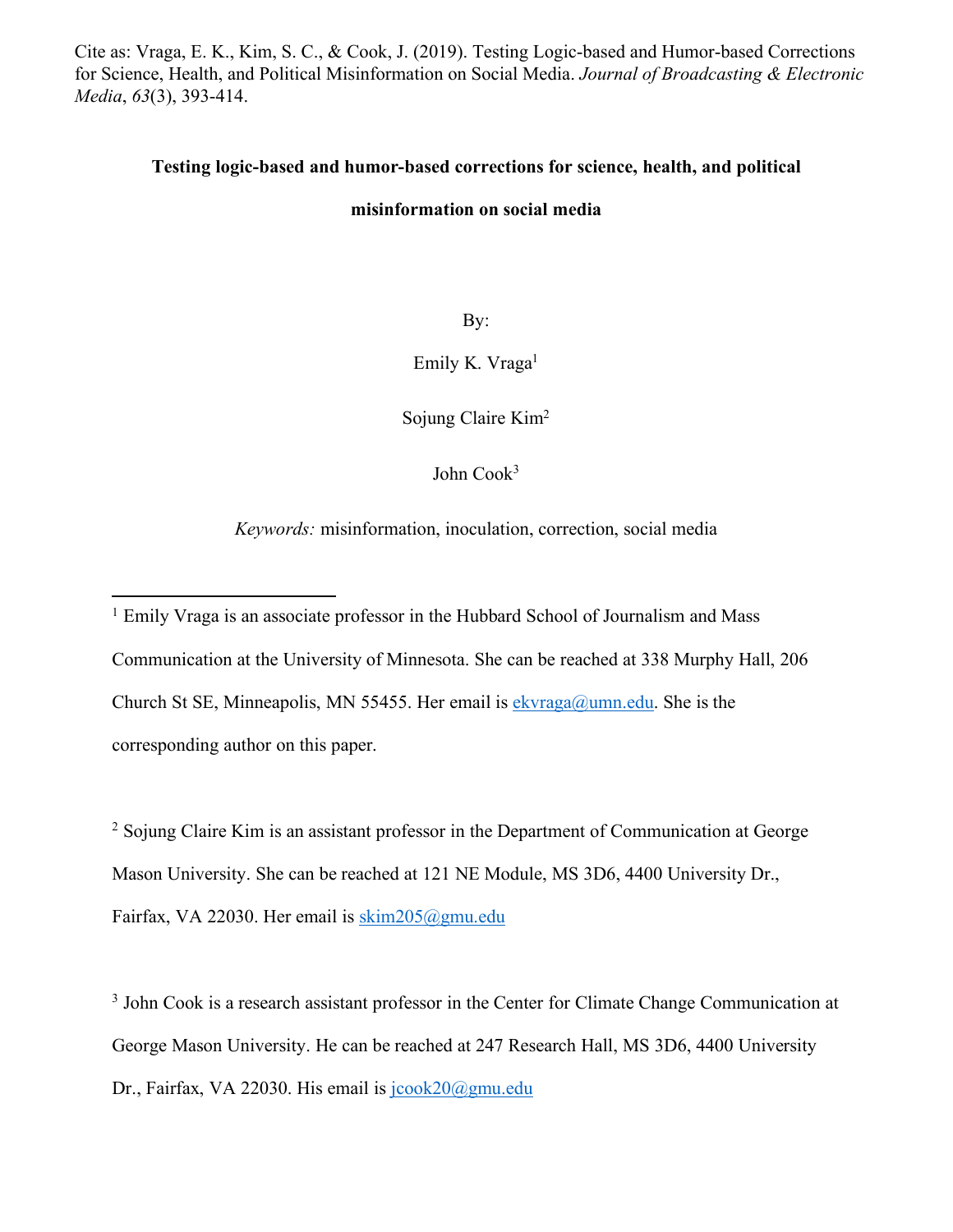#### Abstract

Misinformation causes a range of negative impacts. One proposed solution is applying critical thinking techniques to neutralize misinformation by explaining its misleading techniques or logical fallacies. This study tests the efficacy of corrections after exposure to misinformation that adopt inoculating techniques. We test two forms of correction—logic-based and humor-based across the issues of climate change, gun control, and HPV vaccination. We find that results vary across topics, with both logic-based and humor-based corrections reducing misperceptions only for HPV vaccination. More research is needed to test the efficacy of logic-based and humorbased corrections across different issues.

Keywords: misinformation, inoculation, correction, social media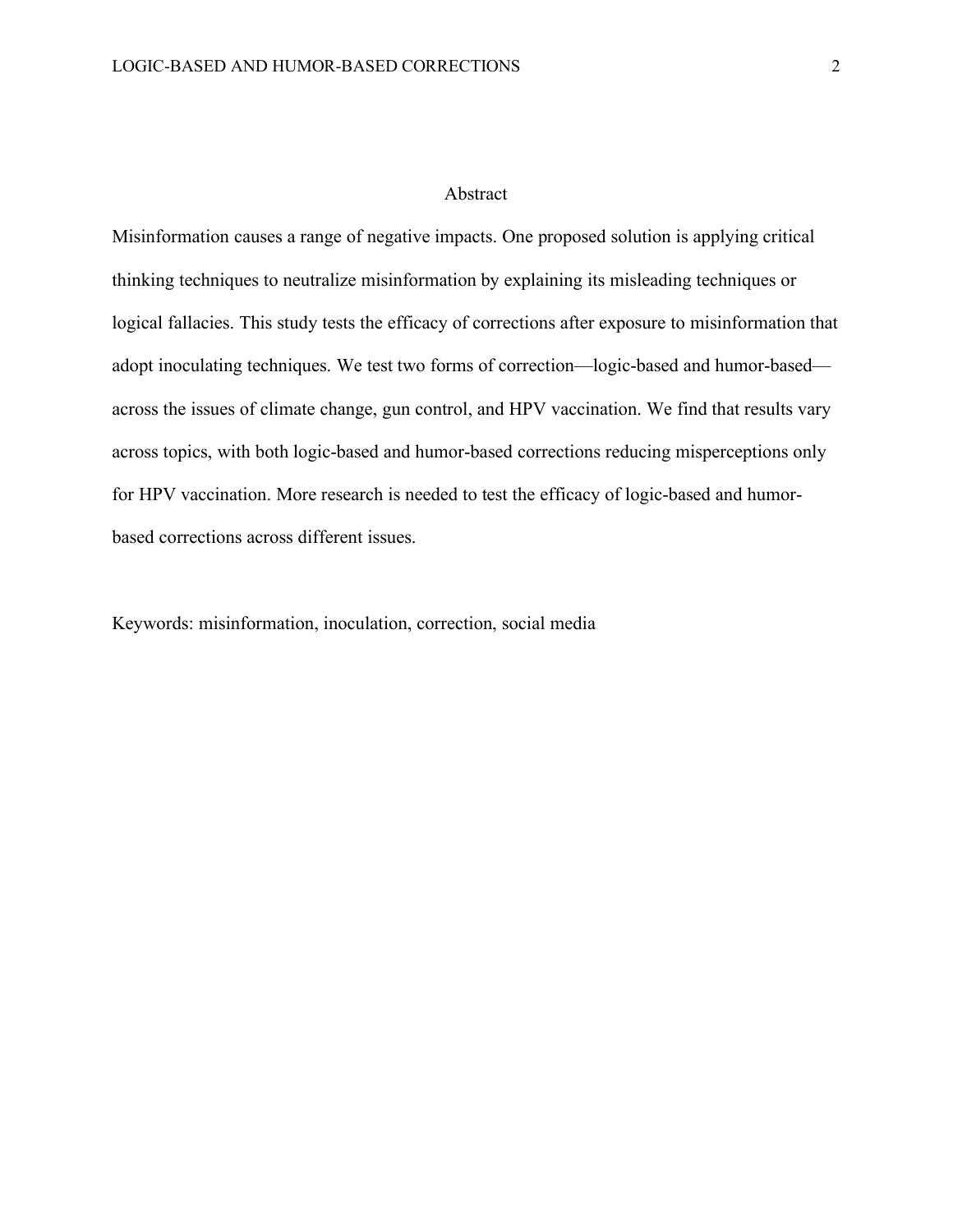Testing logic-based and humor-based corrections for science, health, and political misinformation on social media

Misinformation can cause a range of negative impacts on democratic societies, which depend on a well-informed populace to properly function. Misinformation can lead to public preferences different to if they were accurately informed, which can have negative policy implications (Kuklinski, Quirk, Jerit, Schwieder, and Rich, 2000) and lead to suboptimal health behaviors (Tan, Lee, & Chae, 2015). Not only can misinformation cause people to believe false information, it can cancel out the impact of accurate information and lead people to disengage from facts (Cook, Lewandowsky, & Ecker, 2017; McCright, Charters, Dentzman, and Dietz, 2016; van der Linden, Leiserowitz, Rosenthal, & Maibach, 2017).

Many scholars have expressed concerns that social media have exacerbated the influence of misinformation, documenting the prevalence of misinformation on a range of topics across social media platforms, with special emphasis on Twitter (Broniatowski et al., 2018; del Vicario et al., 2017; Shao et al., 2018). Consequently, a body of research has grown studying how to counter the influence of misinformation (Lewandowsky, Ecker, Seifert, Schwarz, & Cook, 2012). Much of the research focuses on corrective responses after misinformation has been encountered. Refutation is difficult, as misinformation continues to influence people even after reading retractions (Seifert, 2002; Thorson, 2016). However, some techniques increase the effectiveness of refutations. Examples of refutational best-practices include providing factual alternatives to replace the debunked myth (Ecker, Lewandowsky, Cheung, & Maybery, 2015) or providing an explicit warning that recipients are about to be exposed to misinformation to place them on cognitive alert (Ecker, Lewandowsky, & Tang, 2010; but see Clayton et al., 2019).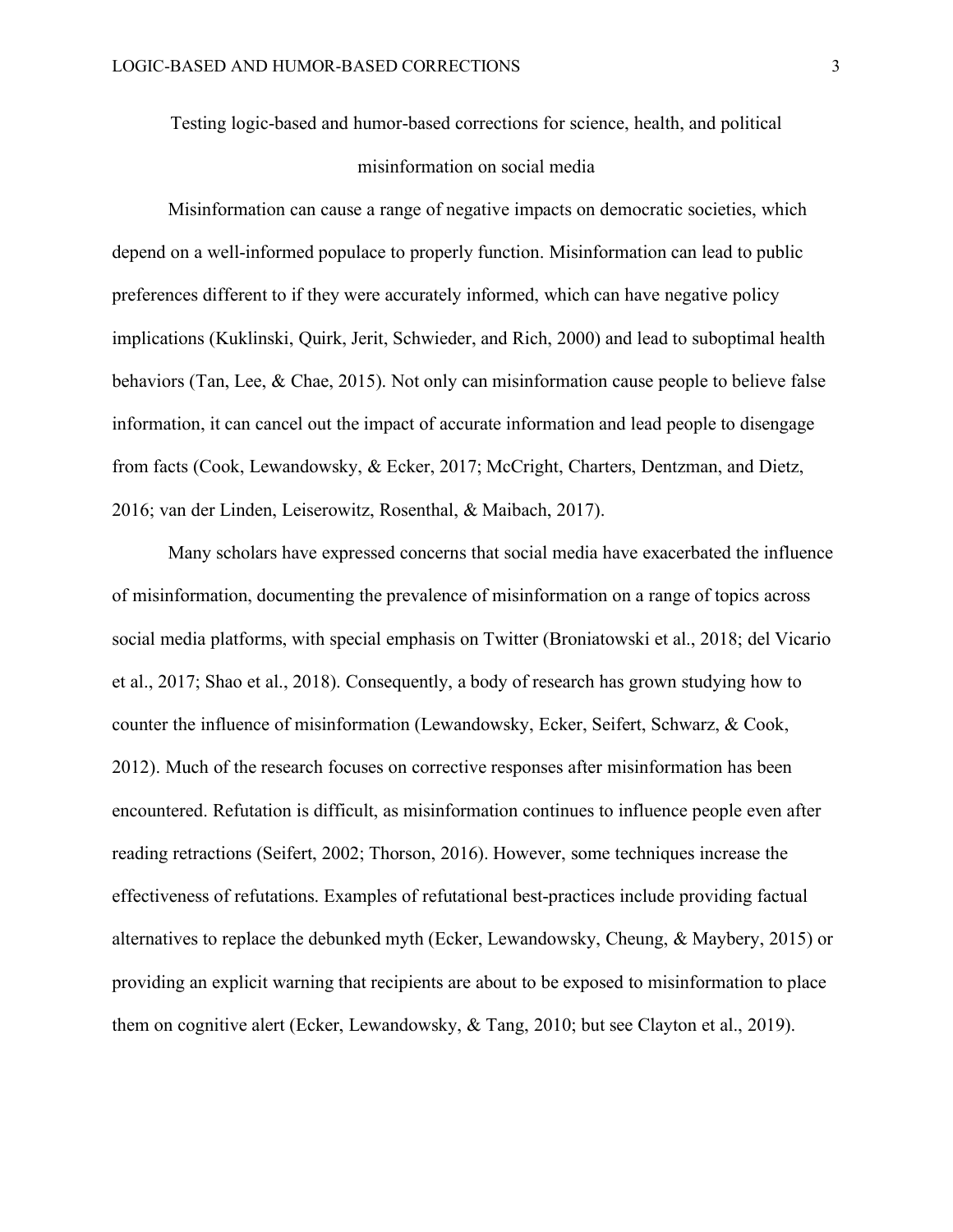Even as many decry the role of social media in spreading misinformation, social media offer unique opportunities to immediately correct misinformation. Despite the potential for echo chambers to form, heterogeneous relationships characterized by weak ties still exist on many social media platforms (Kim, Chen, & gil de Zuniga, 2013; Kim & Chen, 2016). As a result, people are likely to come across those who disagree with their views, creating opportunities for correction to occur. These corrections can be effective, reducing misperceptions for individuals sharing misinformation (Margolin, Biones, & Waks, 2018), as well as for the community seeing the interaction (Bode & Vraga, 2015; Vraga & Bode, 2017; 2018). It is this latter process, termed *observational correction* (Vraga & Bode, 2017, p. 14), that we explore in this paper.

Previous research has examined corrections that directly refuted the incorrect information, providing links to expert sources (e.g., Margolin et al., 2018; Vraga & Bode, 2017). However, other studies have suggested that inoculation theory, which describes the techniques of misinformation and present counter-arguments to undermine the logical fallacies, may also be an effective way to neutralize misinformation (McGuire & Papageorgis, 1961).

This study combines these two approaches to addressing misinformation on social media: inoculation and observational correction. We use the theoretical premise of inoculation theory – that describing the techniques of misinformation and exposing its flaws undermines its effectiveness – in correcting misinformation shared in a Twitter post about three controversial issues: climate change, gun control, and the HPV vaccination. This approach of exposing recipients to a "weak form of misinformation" after exposure to the original misinformation has been described as therapeutic inoculation (Compton, 2017). We further explore whether a logicbased versus a humor-based explanation of the fallacious reasoning in the misinformation would affect credibility ratings for the inaccurate post and reduce misperceptions among those seeing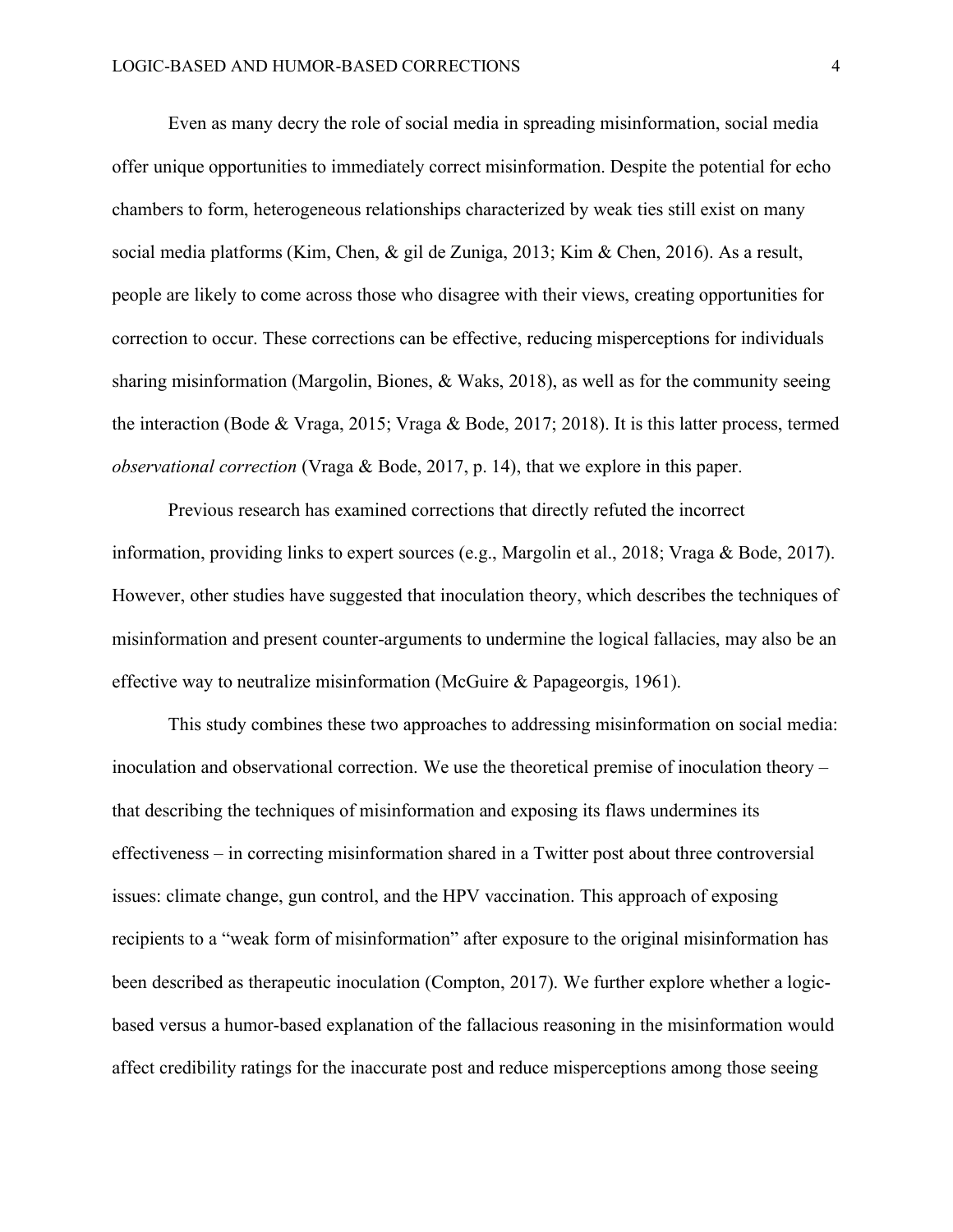the exchange. This study offers insight into the promise of therapeutic inoculation as a correction strategy and whether its effects differ by correction approach and issue context.

#### **Inoculation theory as a strategy to correct misinformation**

Inoculation messages generally contain two structural elements—a forewarning of the danger of being misinformed and counter-arguments refuting the misinformation. The forewarning is designed to elicit threat in recipients, generating a motivation to protect positions now perceived to be vulnerable (Banas & Richards, 2017). The counter-arguments elicit refutational preemption and models counterarguing for recipients.

Inoculation has been shown to be effective in reducing misperceptions across a range of issues, including health (Compton, Jackson, & Dimmock, 2016), politics (Compton & Ivanov, 2013), and climate change (Cook et al., 2017; van der Linden et al., 2017), as well as across modes and audiences (Banas & Rains, 2010).

Pre-emptive refutation before recipients are exposed to misinformation has been shown to be more effective at reducing the influence of misinformation than reactive refutation (Bolsen & Druckman, 2015). Just as exposure to a weak form of a virus conveys resistance to recipients prior to exposure to a real virus, similarly, exposure to weak forms of misinformation reduces the influence of subsequently encountered misinformation (McGuire & Papageorgis, 1961). But given that misinformation techniques are constantly evolving (e.g., Allcott, Gentzkow, & Yu, 2018; Bronianowski et al., 2018; Pew, 2017), pre-emptive inoculation may not always be available across a range of issues and domains, making it important to also test reactive methods for constructing corrective messages.

Inoculating messages may take a range of different forms. Most inoculation research has tested fact-based inoculations, where information about a topic is used to counter misinformation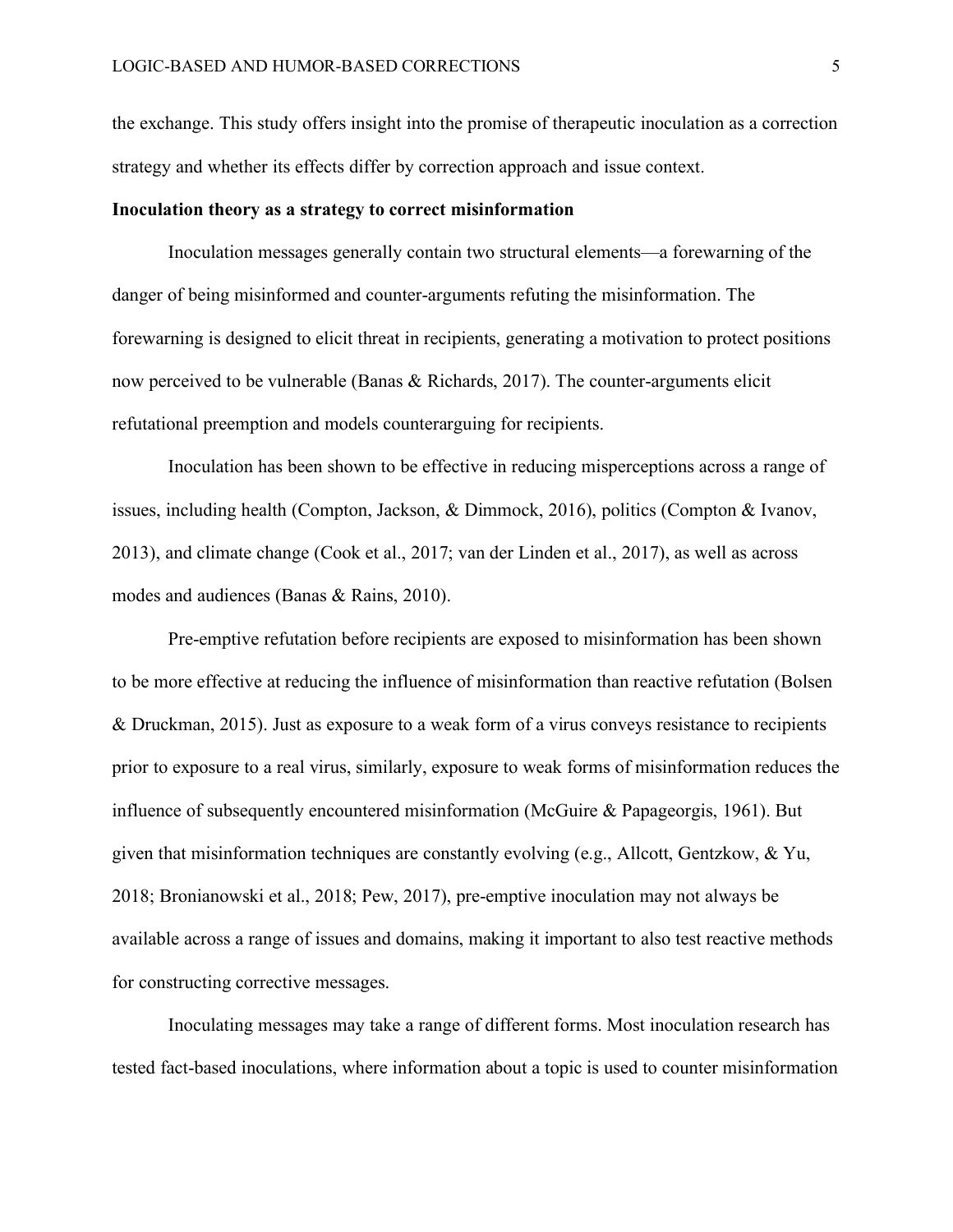on the same topic. However, recent research has begun to explore logic-based inoculations, which involve critical thinking approaches of explaining the fallacious reasoning in misinforming arguments (Cook et al., 2017). This harkens back to some of the earliest forms of inoculation proposed by Aristotle, who argued that understanding reasoning flaws offered a universal safeguard against misinformation (Compton, 2005). This critical thinking approach also echoes goals from media and news literacy efforts (Mihailidis & Viotty, 2017; Tully, Vraga, & Bode, 2019). Highlighting the flaws in specific misinformation content after exposure should undermine its credibility and its impact on attitudes. Consequently, efforts to develop critical thinking strategies and resources documenting reasoning fallacies in misinformation are ongoing (Cook, Ellerton, & Kinkead, 2018).

However, warnings in response to online misinformation carry risks. Labelling Facebook misinformation as "fake news" led to increased sharing of the article and a surge in traffic (Levin, 2017), and can create an "implied truth" effect for any stories *not* labeled, even when inaccurate (Pennycook & Rand, 2017). Similarly, Facebook users with conspiratorial leanings increased their engagement with conspiratorial posts after encountering corrections (Zollo et al., 2017). Therefore, it is important that social media responses to misinformation are informed by findings from social science research—an approach known as technocognition (Lewandowsky et al., 2017). This involves an interdisciplinary combination of research findings from communication, psychology, critical thinking, behavioral economics, and computer science, in designing scalable, technological solutions.

#### **Using humor to communicate science and critical thinking**

Parallel argumentation offers an alternative method to disseminate logic-based interventions. Parallel arguments adopt the same logical structure as a misinforming argument,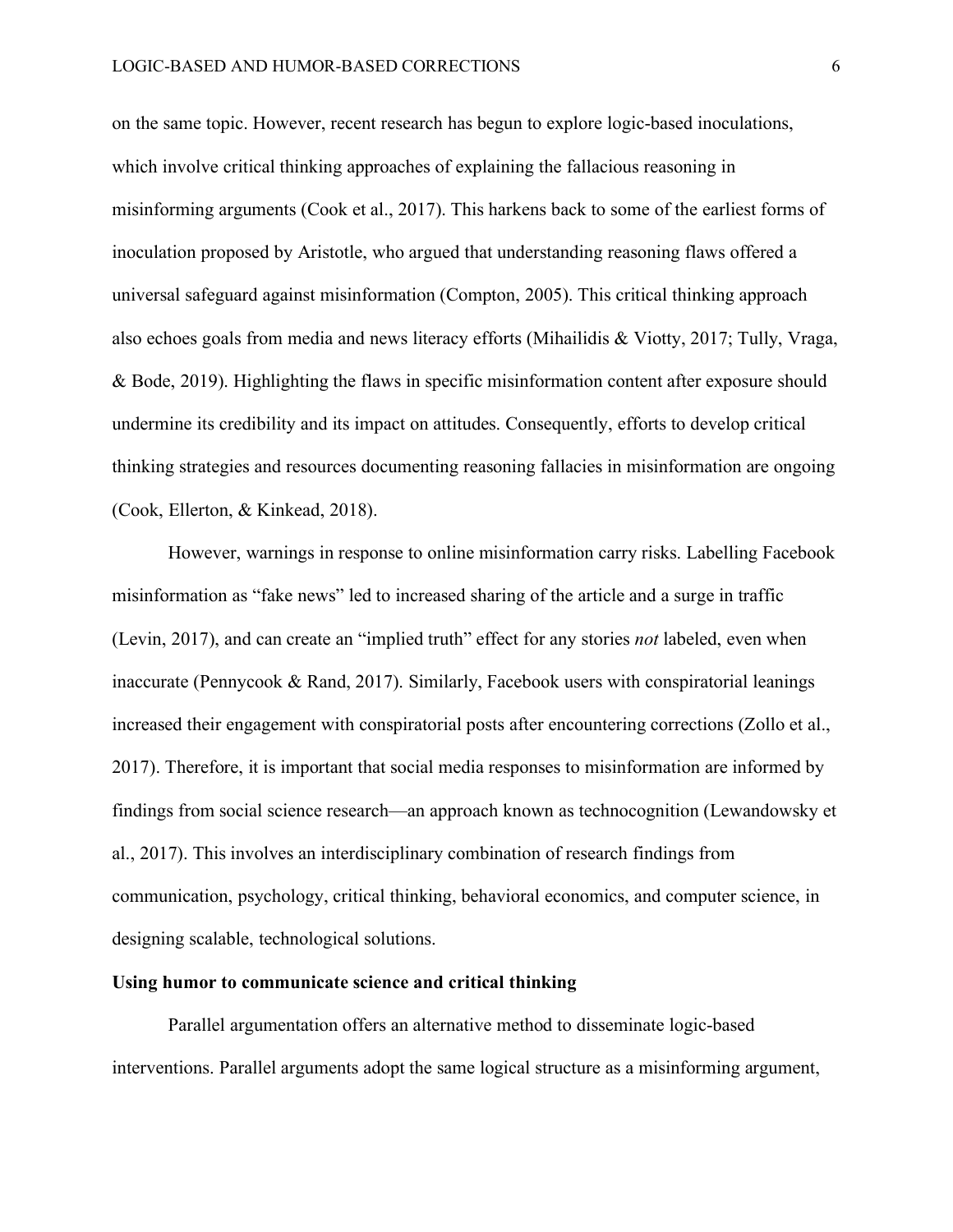but applied in an absurd situation to clearly communicate the false logic. This approach offers strong pedagogical value as it makes use of concrete examples closer to everyday experience than abstract reasoning (Juthe, 2009). Parallel arguments are also conducive to being delivered in humorous form, and humor is known to produce unique benefits for science communication.

First, humor acts as a gateway that can introduce audiences to scientific information engaging audiences who are otherwise disengaged from an issue (e.g., Becker & Waisman, 2013). For example, satirical messages have been found to raise acceptance of climate change particularly amongst people who have low interest in the issue (Brewer & McKnight, 2015; 2017), or increase young people's intentions to engage in activism (Bore & Reid, 2014; Skurka, Niederdeppe, Romero-Canyas, Acup, 2018).

Second, humor can impact how people process the message. Humor can boost a messenger's credibility, especially when the target is unknown (Vraga, Johnson, Carr, Bode, & Bard, 2014), but discourage active scrutiny of the message, signaling that critical thought is unnecessary (Young, 2008). Peripheral processing may explain competing findings about the effects of humor on learning, depending on the issue and personal predispositions (e.g., Becker & Bode, 2018; Becker & Waisman, 2013; Kim & Vishak, 2008).

Visual humor (e.g., comics) are one mode of humorous communication that offers further advantages. Visual memes are particularly relevant and effective for younger audiences, who largely use image-based social media platforms such as Instagram, Snapchat, and YouTube (Pew Research Center, 2018). Scientific visualizations in comic form can improve knowledge acquisition and problem-solving skills (Farinella, 2018). The way comics integrate text and images can improve learning, especially for complex topics—known as the spatial contiguity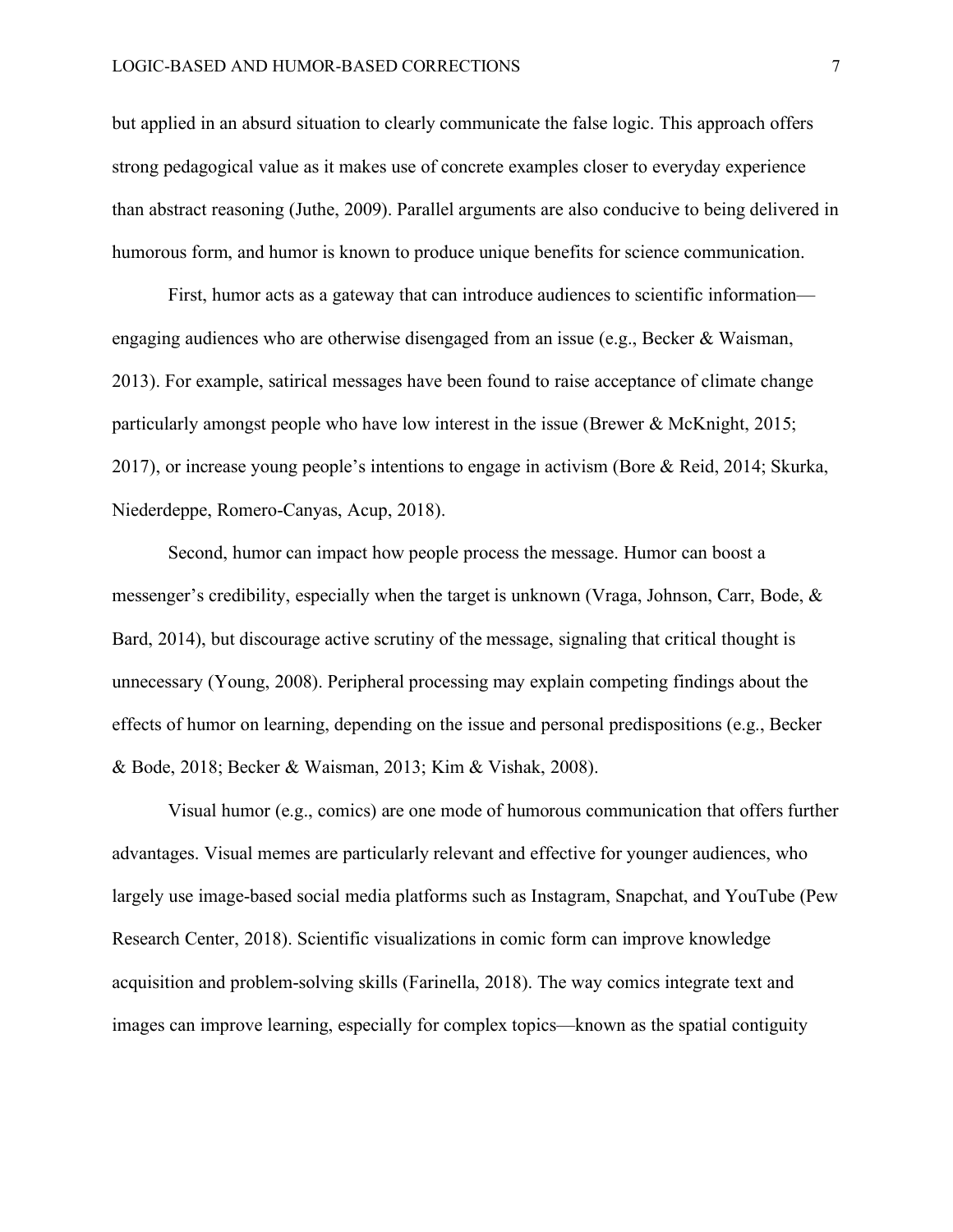effect (Jee & Anggoro, 2012). Comics are also conducive to analogy, making abstract topics more concrete and accessible to readers.

This study tests whether two inoculation approaches—logic-based versus humor-based in cartoon form—that expose the flaws in misinformation reasoning can work in a corrective response across three controversial issues: climate change, gun control, and HPV vaccination. These two approaches were tested in the form of a response to a misinforming tweet.

## **Correction on Social Media**

Social media provide an important test for whether inoculation strategies included in corrective messages reduce misperceptions. Social media have been criticized for facilitating the spread of misinformation on a range of political (Lewandowsky et al., 2017; Tucker et al., 2018), health (Bronianowski et al., 2018; Guidry et al., 2015), and scientific topics (Bessi et al., 2015; del Vicario et al., 2017).

Despite the propensity for misinformation to spread on social media, recent work into observational correction has suggested that user correction involving multiple users offering links to expert sources can effectively reduce misperceptions among the community (Vraga  $\&$ Bode, 2017; 2018), and corrections are even stronger when corrections come from known others (Margolin et al., 2017). However, evaluations of these corrective responses are often subject to motivated reasoning depending on participants' predispositions (Bode & Vraga, 2015).

In this study, we expand on observational correction in several ways. First, existing studies have focused on directly rebutting the misinformation using expert sources (e.g., GMO food *is* safe to consume) rather than pointing out the logical fallacies in the misinformation, as examined in inoculation theory. We test whether a single user offering this detailed rebuttal is sufficient to correct misinformation. Second, previous research has focused on health and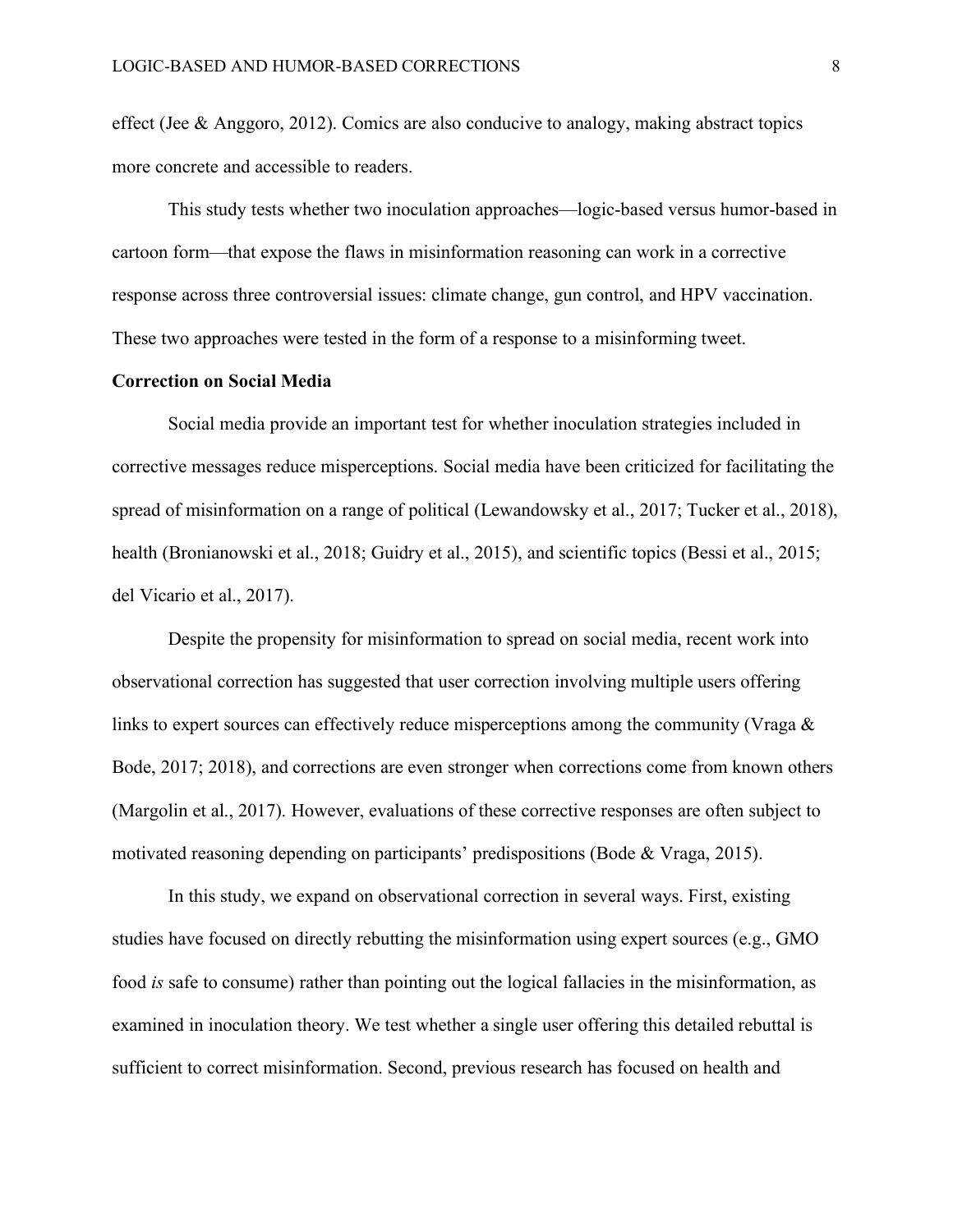scientific issues (e.g., Zika, GMO foods), rather than exploring its effects across a range of issues, including an explicitly political issue like gun control. Third, we explore the effects of these responses on perceptions of the credibility of the misinformation itself, as well as evaluations of the corrective responses. We focus on message credibility, but several traditional news credibility measures – such as completeness or authenticity – may not be appropriate for short social media posts (Appelman & Sundar, 2016; Flanagin & Metzger, 2007). Instead, we adapt previous measures of credibility for user corrections, as they most closely relate to this study (Vraga & Bode, 2018).

## **Developing Expectations**

Building upon the research into therapeutic inoculation and observational correction leads us to examine three related processes in this study: the effects of these corrective responses on perceptions of the *credibility* of the original misinformation tweet, on the *credibility* of the corrective responses, and on the *change in misperceptions* across the three issues examined. If the inoculation-based corrective responses function as expected, pointing out the logical fallacies – either in logic-based or humor-based form – in the original misinformation tweet should reduce credibility assessments of the inaccurate tweet as well as improve accurate attitudes on the issue compared to a control of misinformation absent correction.

*H1: Exposure to corrective information will reduce (a) credibility ratings of the misinformation tweet and (b) issue misperceptions as compared to a control condition.*

However, we are less certain whether the logic-based versus humor-based corrections will be more effective. If humor promotes message engagement and credibility (Becker, 2018; Vraga et al., 2014), it may be more successful than a logic-based correction. However, a previous study found that humorous fact-checks were no more effective than non-humorous fact-checks in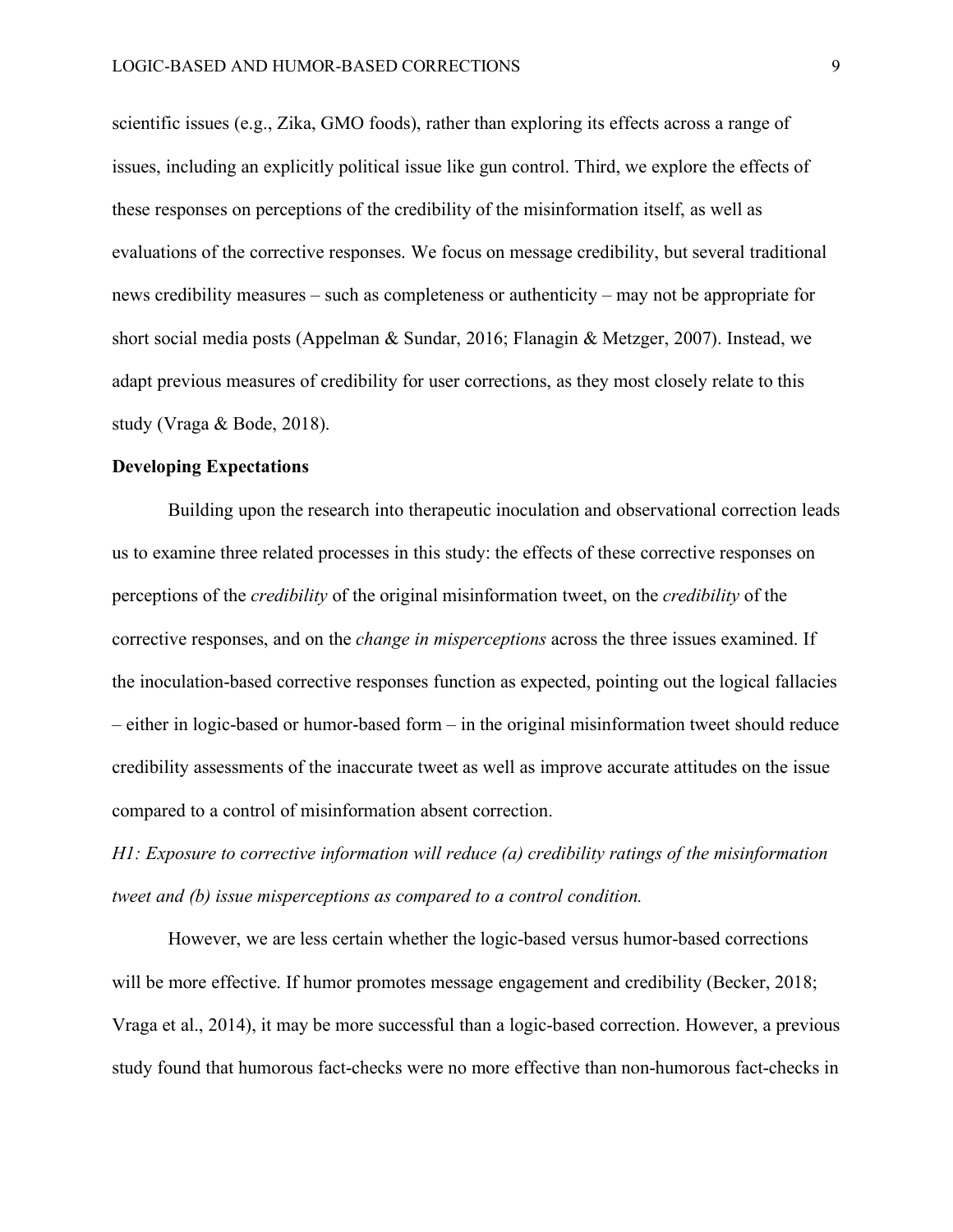producing message attention or reducing misperceptions (Young, Jamieson, Poulsen, & Goldring, 2017), and others argue that humor can deter effortful processing (Kim & Vashik, 2009; Young, 2008), leading to mixed findings regarding the effects of humor (Becker  $\&$ Waisman, 2013). Therefore, we ask:

*RQ1a: Will the logic-based or humor-based corrections be more effective in reducing (a) credibility ratings of the misinformation tweet and (b) issue misperceptions?*

*RQ1c: Will the logic-based or humor-based correction be seen as more credible?*

Our design also allows us to consider the conditional effects of the logic-based and humor-based corrections. Previous research into observational correction has found effects tend be stronger among those who have higher pre-existing misperceptions on the issue (Bode & Vraga, 2015; Vraga & Bode, 2017), but other research has found that corrections largely reduce misperceptions among those who already hold more accurate attitudes (Garrett & Weeks, 2013) or found no differences across groups (Nyhan & Reifler, 2015). This discrepancy may result from the issue context and type of correction being examined, so we test whether misperceptions condition the response to the logic-based and humor-based corrections in terms of credibility evaluations and change in misperceptions, as well as consider whether the effects of correction differ depending on the issue context: political, health, and science.

*RQ2: Will the process of correction differ depending on the issue context: political, health, or science?*

*RQ3: Will the effects of logic-based and humor-based corrections on (a) credibility ratings of the misinformation tweet and (b) issue misperceptions vary depending on pre-existing issue misperceptions?*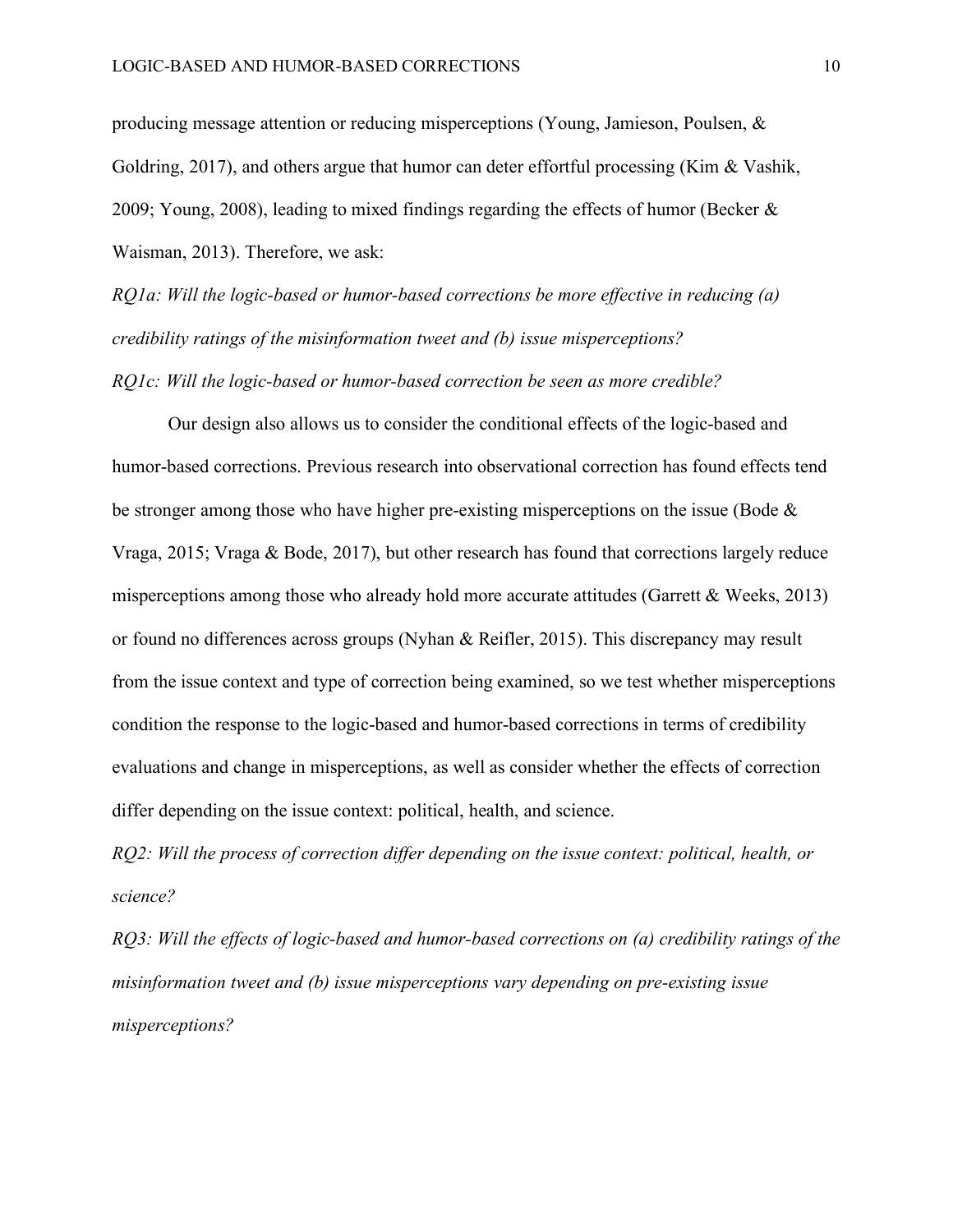#### **Methods**

To test our expectations, we employed an experiment embedded in an online survey. Participants were recruited from Amazon's Mechanical Turk, a crowdsourcing service wherein people are paid to complete short tasks. 406 participants were paid \$1.00 for a 15-minute survey in May of 2018. Our median participant was male (54%), white (80%), 25-34 years old, and had an associate's degree.

Our experiment used a 3 (Misinformation only, Humor-based correction, Logic-based correction) X 3 (Topic: Climate change, gun control, HPV vaccination) between-subject experimental design. Participants were asked to review tweets about current events, then saw a series of four tweets. Three of these tweets were dummy tweets consistent across conditions; participants were randomly assigned to view one of the nine experimental conditions.

Our first manipulation altered the presence and type of corrective response to misinformation. For three issues (described below), misinformation on the controversial topic contained a logical flaw. In the control conditions, this misinformation was not corrected. In both correction conditions, the response highlighted the logical fallacy invoked in the misinformation. In the logic-based inoculation, an infographic that visualized logical flow was used to explicitly name the logical fallacy (e.g., jumping to conclusions), whereas in the humor-based inoculation a parallel argument in the form of a humorous cartoon was used to illustrate the flawed logic. See the supplemental appendix for the full language of the experimental tweets.

Our second manipulation was of the issue context. We selected controversial topics across three domains. For science, we tested misinformation arguing that climate change is not man-made. For politics, we assessed misinformation arguing that gun control laws do not reduce crime. For health, we examined misinformation arguing that the HPV vaccine causes auto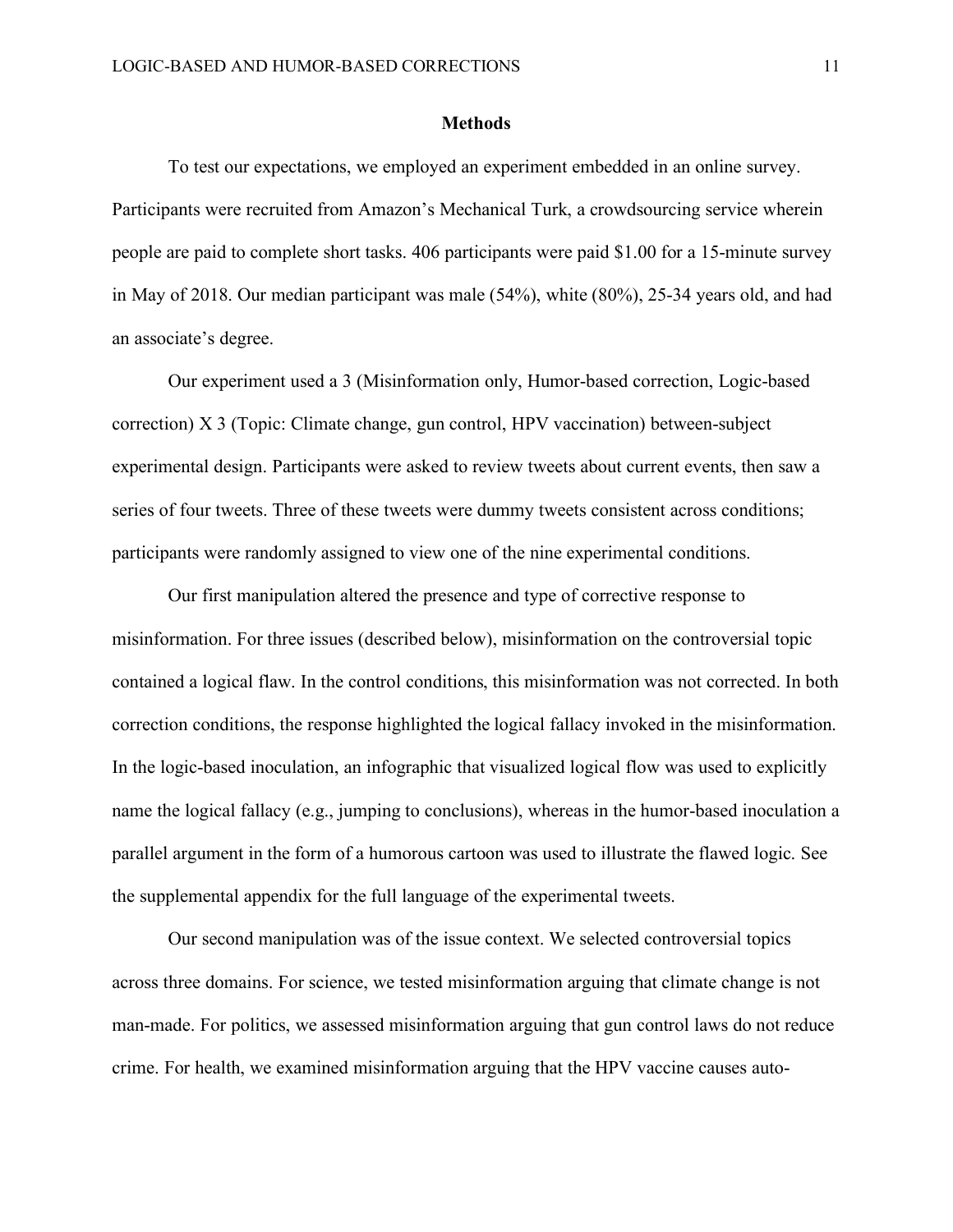immune disorders. We chose these topics based on their controversial nature, their societal impact, and the prevalence of misinformation on social media (e.g., Harvey et al., 2017; Madden, Nan, Briones, & Waks, 2011).

Across all manipulated tweets, we selected gender-neutral names and generic user icon images that did not contain visual cues to reduce the potential for gender cues to influence response to the misinformation or the corrections.

### **Measures**

**Original tweet credibility***.* Participants rated their perceptions of the credibility of the original tweet using a series of three semantic differentials measured on five-point scales: credible, informative, and accurate, adapted from Vraga and Bode (2018). These measures were combined into an index (*cronbach's*  $\alpha$  = .91, *M* = 2.57, *S.D.* = 1.19).

**Reply tweet credibility***.* The same three items were used to evaluate the credibility of the reply tweets, which were combined into an index (*cronbach's*  $\alpha$  = .92, *M* = 3.54, *S.E.* = 1.18).

**Change in issue beliefs***.* In the pre-test, participants rated their percentage agreement with a series of statements, including the misinformation on the three manipulated issues: "human activity is causing climate change"  $(M = 75.79, S.D. = 29.09)$ , "there is no link between HPV vaccine and auto-immune symptoms" ( $M = 49.48$ , *S.D.* = 33.68), and "gun control laws reduce crime" ( $M = 54.61$ ,  $S.D. = 36.91$ ). These same statements were asked in the post-test as well (climate change: *M =* 77.67, *S.D. =* 28.24, HPV: *M =* 56.84, *S.D. =* 35.49, gun control: *M*  $=$  56.49, *S.D.*  $=$  35.16), and a change score was computed for each issue (climate change:  $M =$ .35, *S.D.* = 10.76, HPV:  $M = 8.39$ , *S.D.* = 30.56, gun control:  $M = 1.81$ , *S.D.* = 18.89).

### **Results**

#### **Manipulation Checks**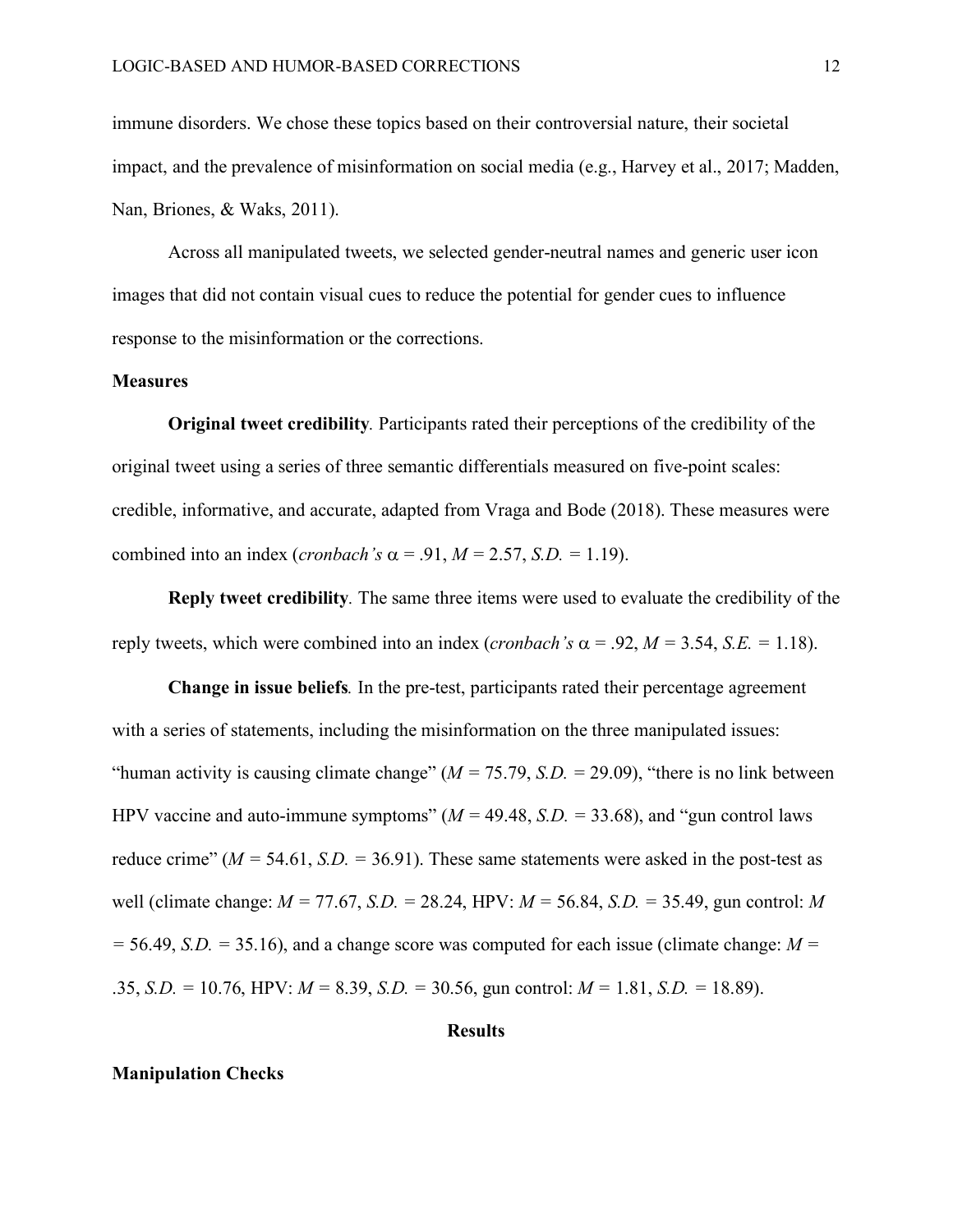First, we examine whether people recalled seeing the manipulated tweet. Immediately after seeing the tweets, participants were asked to report if they had seen a tweet about each experimental topics. Overall, recall for the manipulated tweet was high, with 91.9% reporting seeing the manipulated tweet. However, a logistic regression suggests that recall was impacted both by the topic of the tweet, as well as the presence of a corrective response. Recall for the tweet was lowest for the gun issue (87%), significantly lower than HPV tweet (95%, *odds ratio=*3.37, *p=*.01) and marginally lower than the climate change tweet (93%, *odds ratio=*2.12, *p=*.09). Likewise, exposure to either the cartoon reply (93%, *odds ratio=*2.44, *p=*.04) or the logic reply (97%, *odds ratio=*5.99, *p=*.00) boosted recall compared to misinformation only (86%), which makes sense as they included more content (original tweet plus reply).

Second, we test whether our manipulation of humor in the corrections was effective. Participants were asked to rate whether the reply tweet was humorous/not humorous and entertaining/not entertaining on five-point semantic differential scales (*r=*.64, *p<*.001, *M=*2.78, *S.D.=*1.19). We perform an ANCOVA with two factors: the three issues and the two reply tweet types (cartoon vs. logic), controlling for pre-test attitudes on the manipulated issue. These analyses excluded those in the misinformation-only conditions, who did not see a reply tweet. The ANCOVA confirms a main effect of reply type,  $F(1, 262)=8.84$ ,  $p<.001$ , *partial*  $\eta^2=0.033$ , with the humor-based correction (*M=*2.97, *S.E.=*.10) being rated as more humorous than the logic-based correction (*M=*2.55, *S.E.=*.10). Perceptions of the humor of the reply tweet was not impacted by issue domain,  $F(2, 262)=1.68$ ,  $p=.19$ , *partial*  $\eta^2=.013$ , nor was the interaction between correction type and topic significant,  $F(2, 262)=1.21$ ,  $p=.30$ , *partial*  $\eta^2=.009$ .

#### **Effects on credibility**

We use an ANCOVA to compare the impact of the corrective responses and the issue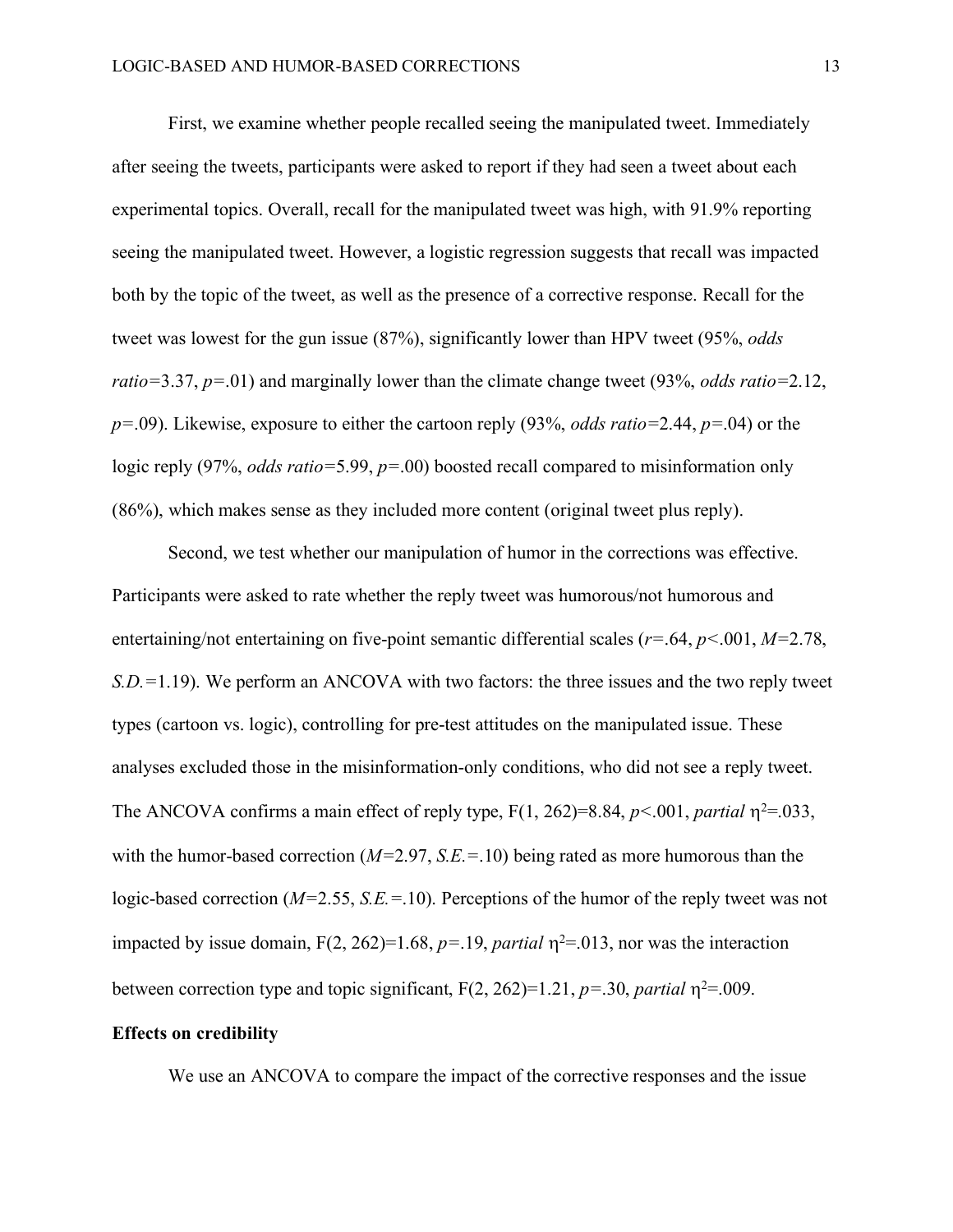context, controlling for pre-existing attitudes on the manipulated issues. We first test the credibility of the misinformation tweet. We find no effect of exposure to a corrective response in ratings of the credibility of the original post,  $F(2, 395)=.34$ ,  $p=.71$ , *partial*  $\eta^2=.002$ , in contrast to H1a, nor do corrections differentially impact credibility across issue domains, F(4, 395)=1.57,  $p=18$ , *partial*  $\eta^2=016$ , per RQ2. Interestingly, there is a main effect of topic, F(2,395)=3.33,  $p = 0.04$ , *partial*  $\eta^2 = 0.017$ , with the vaccination misinformation tweet receiving significantly lower credibility ratings (*M=*2.35, *S.E.=*.10) than the climate change (*M=*2.68, *S.E.=*.10, *p=*.02) and gun control misinformation (*M=*2.64, *S.E.=*.10, *p=*.04), using a Least Standard Differences comparison. It appears that with the topic of vaccination, the misinformation tweet was seen as less credible overall than for either the climate change or gun control topic, regardless of the presence of a correction.

We replicate these analyses for perceptions of the credibility of the corrective responses. Evaluations of the corrective responses depended both on the type of response, F(1, 262)=4.93,  $p = 0.03$ , *partial*  $\eta^2 = 0.018$ , and the topic, F(2, 262) = 5.17, *p*=.01, *partial*  $\eta^2 = 0.038$ . The logic-based correction was rated as significantly more credible (*M=*3.70, *S.E.=*.10) than the humor-based correction (*M=*3.40, *S.E.=*.10), answering RQ1c. Moreover, per RQ2, both corrective responses were seen as less credible for the climate change topic (*M=*3.23, *S.E.*=.12) compared to the gun control ( $M=3.63$ ,  $S.E.=11$ ,  $p=.02$ ) and HPV vaccination ( $M=3.79$ ,  $S.E.=13$ ,  $p<.001$ ) topics. There is no interaction between correction type and topic,  $F(2, 262)=0.52$ ,  $p=.59$ , *partial*  $\eta^2$ =.004.

# **Effects on misperceptions**

Next, we test whether the corrective responses reduce misperceptions on the topic. We find a marginally significant main effect of correction on misperceptions, F(2, 395)=2.63, *p=*.07, *partial*  $\eta^2$ =.013, in line with H1b. Examining the pairwise comparisons suggest that only the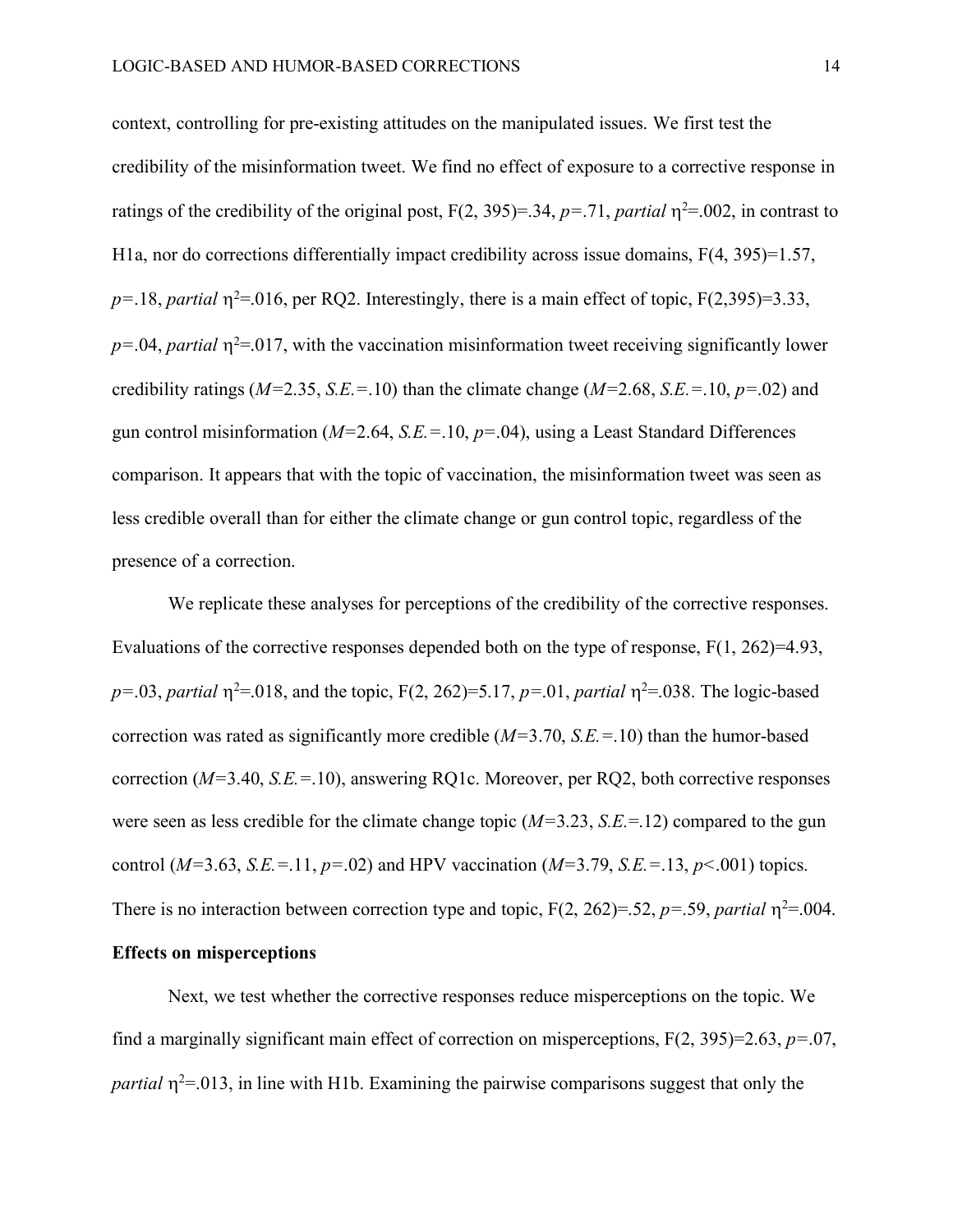logic-based correction was effective in increasing accurate issue attitudes across topic (*M=*7.08, *S.E.=*1.76, *p=*.03) using the LSD comparison, as compared to the misinformation-only condition (*M=*1.49, *S.E.=*1.78), with the humor-based correction falling between these extremes (*M=*3.18, *S.E.=*1.76), per RQ1b. However, this effect is conditioned by issue context, F(4, 395)=3.46,  $p=0.01$ , *partial*  $\eta^2=0.034$ , per RQ2. These results indicate that corrective responses were most effective with the HPV vaccination issue. For the HPV vaccination issue, exposure to the humorbased correction increases accurate attitudes as compared to the control (*p=*.05), while exposure to the logic-based corrections produces more accurate attitudes as compared to either the control (*p<*.001) or the humor-based response (*p=*.04). These differences are not significant for either the gun control or the climate change issue (see Figure 1).

### **Considering Pre-Existing Attitudes**

Previous research into observational correction suggests that its effects are conditioned by an individual's pre-existing attitudes on the issue, with effects largely occurring among those with higher initial misperceptions (Vraga & Bode, 2015). Therefore, to answer RQ3, we test preexisting beliefs as a moderator of correction type in our model separately for climate change, gun control, and HPV vaccination, using Model 1 in PROCESS 3.1 (Hayes, 2017). We parse significant interactions by comparing those with 10% agreement (dismissive), 50% (undecided), and 90% (convinced) agreement with scientific consensus on the issue in the pre-test.

We first examine perceptions of the credibility of the original tweet. For the climate change and the gun control issue, we again see no significant effect of the corrective response on its own or in conjunction with pre-existing beliefs. However, for the HPV issue, we find a significant higher order interaction,  $F(2,132)=3.24$ ,  $p=.04$ ,  $R^2$  change=.038, as well as a significant interaction between the logic-based correction and pre-existing attitudes (*b*=.02,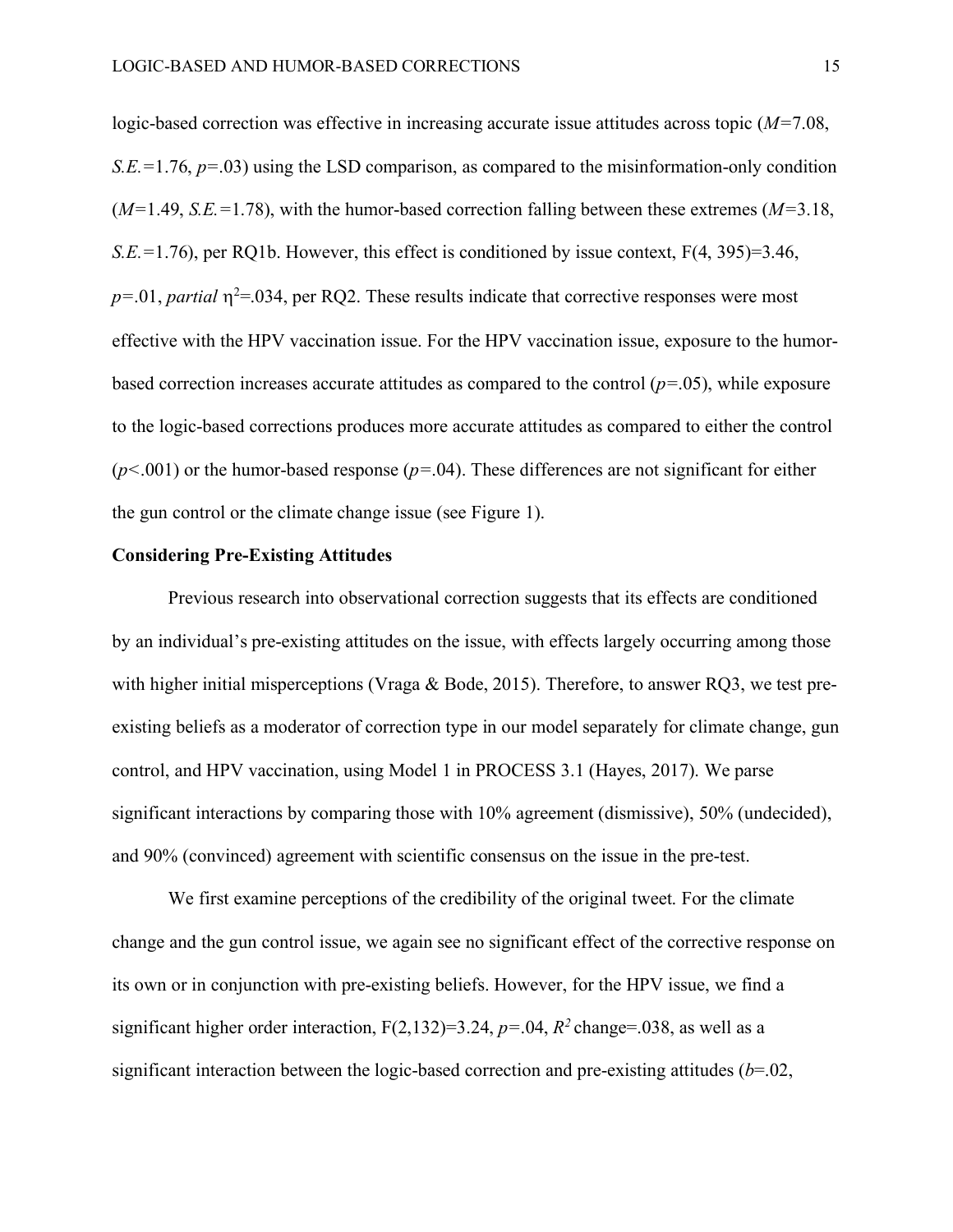l

 $S.E = 01, p = 01$ . Among the dismissive, exposure to the logic-based correction depressed evaluations of the original tweet as compared to the misinformation only condition (*p=*.04), as we would expect. However, among the convinced, the original misinformation tweet is rated *more* highly when people see a logic-based correction as compared to the misinformation-only condition (*p=*.08, see Figure 2).

Second, we explore perceptions of credibility for the response tweet. We find that preexisting beliefs moderate credibility assessment for the corrective responses for all three topics: climate change, F(1,90)=5.75, *p=*.02, *R2* change=.051, HPV, F(1,75)=3.72, *p=*.06, *R2*  change=.044, and gun control,  $F(1,92)=3.14$ ,  $p=.08$ ,  $R^2$  change=.026. However, the pattern of these effects is not consistent across the issues (see Figure 3). For the gun control issue, we see that the logic-based correction is rated more highly than the humor-based correction among the convinced (*p=*.05), with no differences among the dismissive (*p=*.47) and undecided (*p=*.47). Similarly, for climate change the logic-based approach fares better among the convinced  $(p=0.08)$ , with no difference among the undecided  $(p=.33)$ .<sup>4</sup> In contrast, for the HPV issue, the logic-based correction was seen as more credible among those dismissive (*p=*.01) and the undecided ( $p=10$ ), but not significantly different from the humor-based correction among the convinced (*p=*.70). Thus, for HPV it appears that the logic-based correction is more palatable to those with low attitude accuracy, whereas the logic-based correction is more appealing to those

<sup>4</sup> For climate change, we only compare the convinced and undecided, as there was substantial skew in our measure. Only 17% of participants reported 50% or less agreement with the statement that human activity is causing climate change in the pre-test, so we cannot examine the dismissive separately.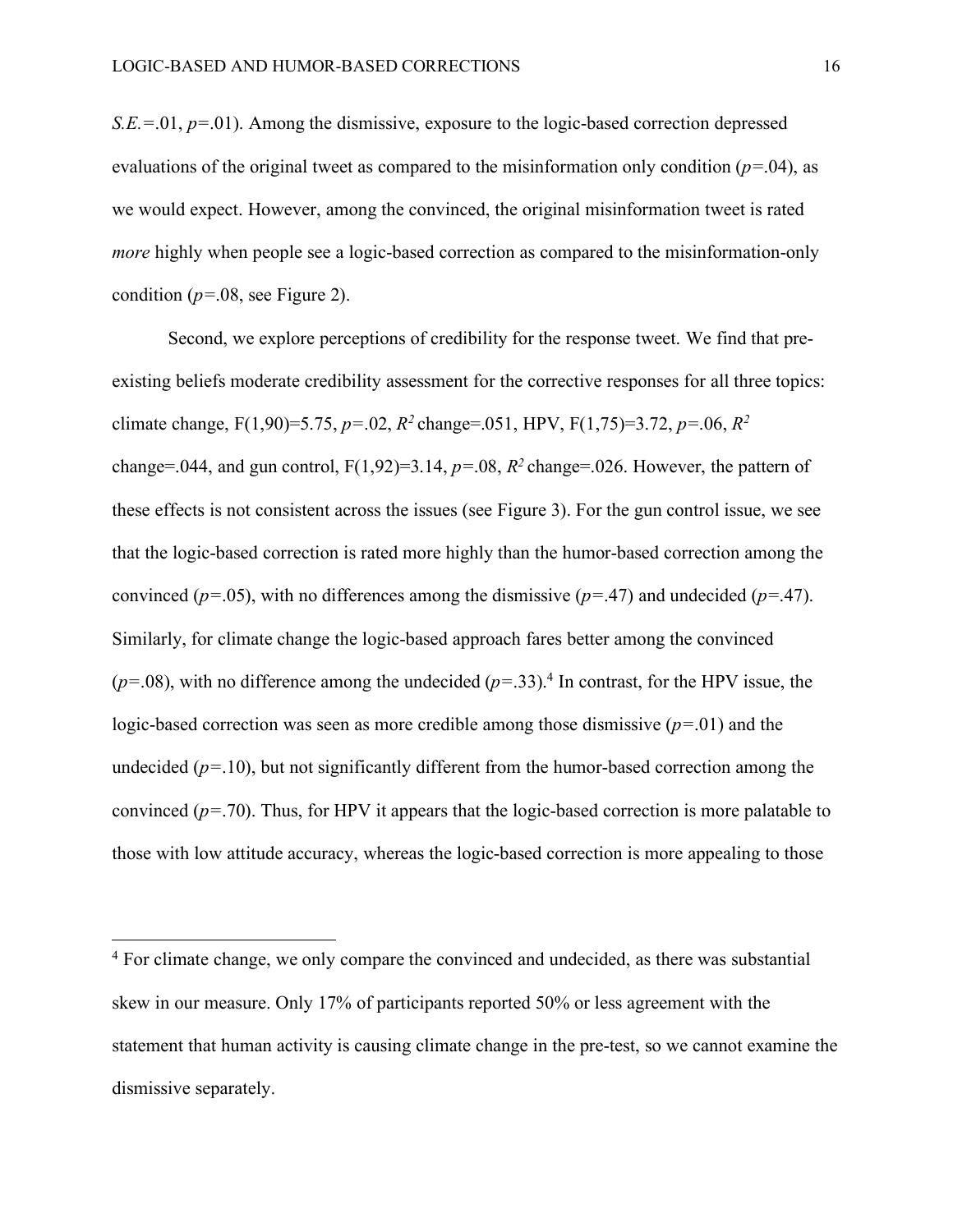with *high* attitude accuracy on the issue for climate change and gun control.

Third, we consider the effects on attitude change. For the climate change issue, the effects of corrections depend on pre-existing beliefs, with a significant higher order interaction, F(2,128)=7.19,  $p=.001$ ,  $R^2$  change=.095, as suggested by two significant interactions between misperceptions and exposure to the humor-based (*b*=.26, *S.E.=*.08, *p=*.001) and logic-based corrections  $(b=28, S.E = 08, p<001)$  replies. The results suggest that among the undecided on climate change, exposure to the misinformation (absent correction) produced a shift towards *more* accurate attitudes, while exposure to either the logic-based or humor-based correction neutralize this effect (see Figure 4a). We see no effects among the convinced.

For the gun control issue, we continue to observe no overall effects on change in attitudes, even when accounting for pre-existing misperceptions (see Figure 4b).

Finally, for the HPV vaccination issue—which above showed the most promising effects of correction—we find that pre-existing misperceptions condition response to the logic-based correction ( $b=-.31$ , *S.E.*=.16,  $p=.05$ ), leading to a marginally significant higher order interaction, F(2, 132)=2.91,  $p=.06$ ,  $R^2$  change = .033. The results align with our expectations in H1b—among the dismissive (*p<*.001) and undecided (*p=*.01) on the HPV vaccine, exposure to the logic-based correction produced more accurate attitudes compared to the misinformation condition. Among the convinced, however, the pattern of results is different (see Figure 4c), with the humor-based correction mitigating a drop in accurate beliefs that occurs among misinformation-only or the logic-based correction, although the pairwise differences do not reach statistical significance.

#### **Discussion**

This study examines whether two types of corrections—highlighting and refuting the logical fallacies in misinformation as suggested by inoculation research using either a logic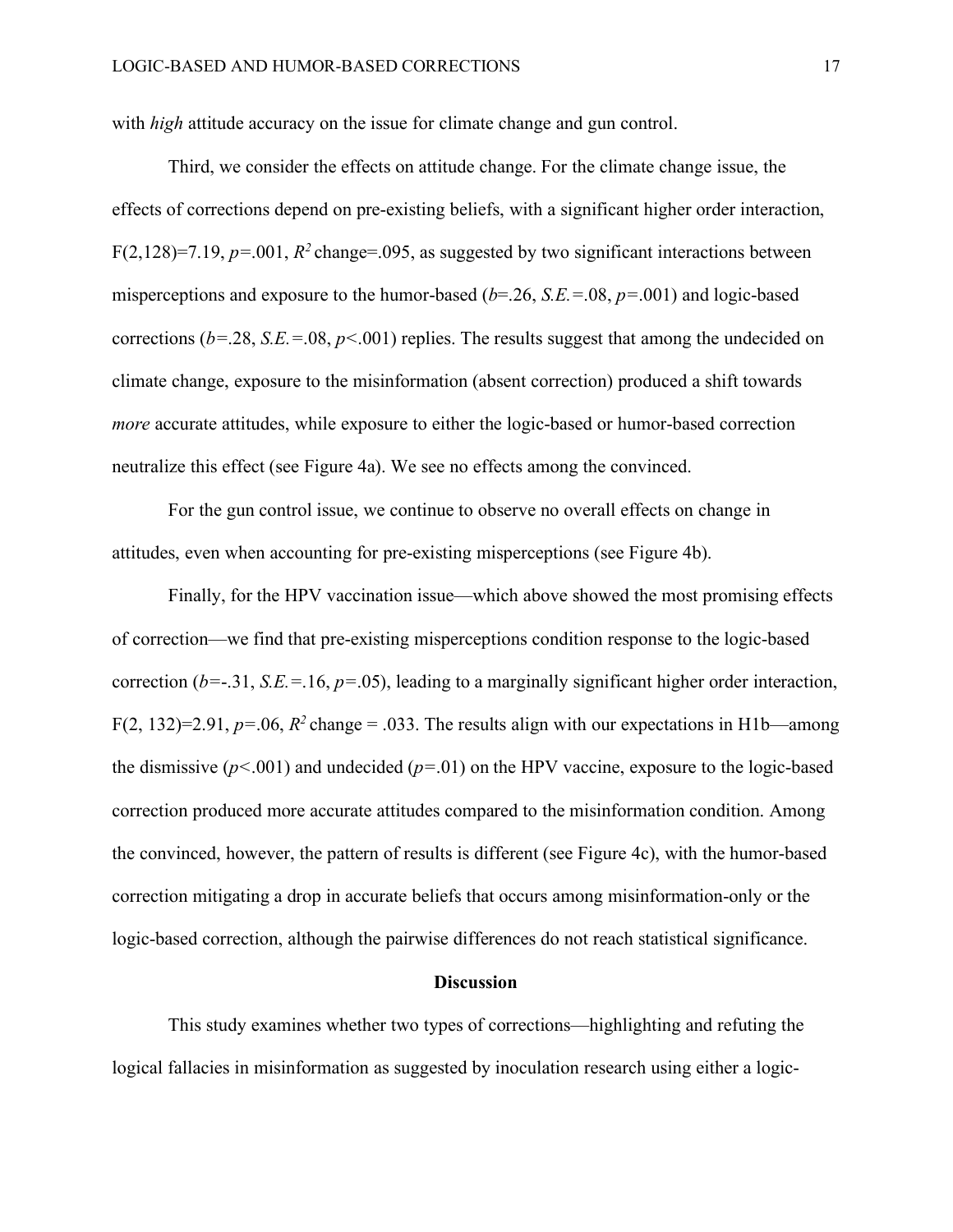based or humor-based approach—can function as a form of observational correction on social media, leading people to update their attitudes on controversial issues. We test this proposition across three issues from diverse domains: health, science, and politics. Our results suggest that corrections using this critical thinking-based approach have promise, but the effects depend on the issue domain, the type of inoculation–humor versus logic–strategy, and pre-existing misperceptions on the issue.

Overall, our corrections were most successful for misinformation on the HPV issue. Both the logic-based and the humor-based corrections were effective in leading individuals to report greater agreement with expert consensus that the HPV vaccine does not cause auto-immune disorders. The logic-based correction appeared more effective, boosting accuracy by 16 percentage points for the entire sample. Importantly, these effects appeared largely centered upon those who originally held stronger misperceptions on the issue, on average moving the dismissive into the "undecided" category when receiving the logic-based correction.

Our observations of credibility assessments may provide insight into the mechanism for these effects. The dismissive found the logic-based correction more credible than the humorbased correction – and seeing the logic-based correction depressed the credibility of the misinformation tweet for this group. Altogether, the logic-based correction was seen as most credible, reduced the credibility of the misinformation, and led to more accurate issue attitudes among the dismissive, highlighting the important role credibility likely played.

Results among the convinced, meanwhile, provide evidence for the merits of the humorbased correction. The humorous cartoon negated a drop in attitudinal accuracy as compared to the misinformation-only condition for the convinced. In contrast, the logic-based correction *boosted* credibility perceptions of the misinformation tweet among the convinced, suggesting a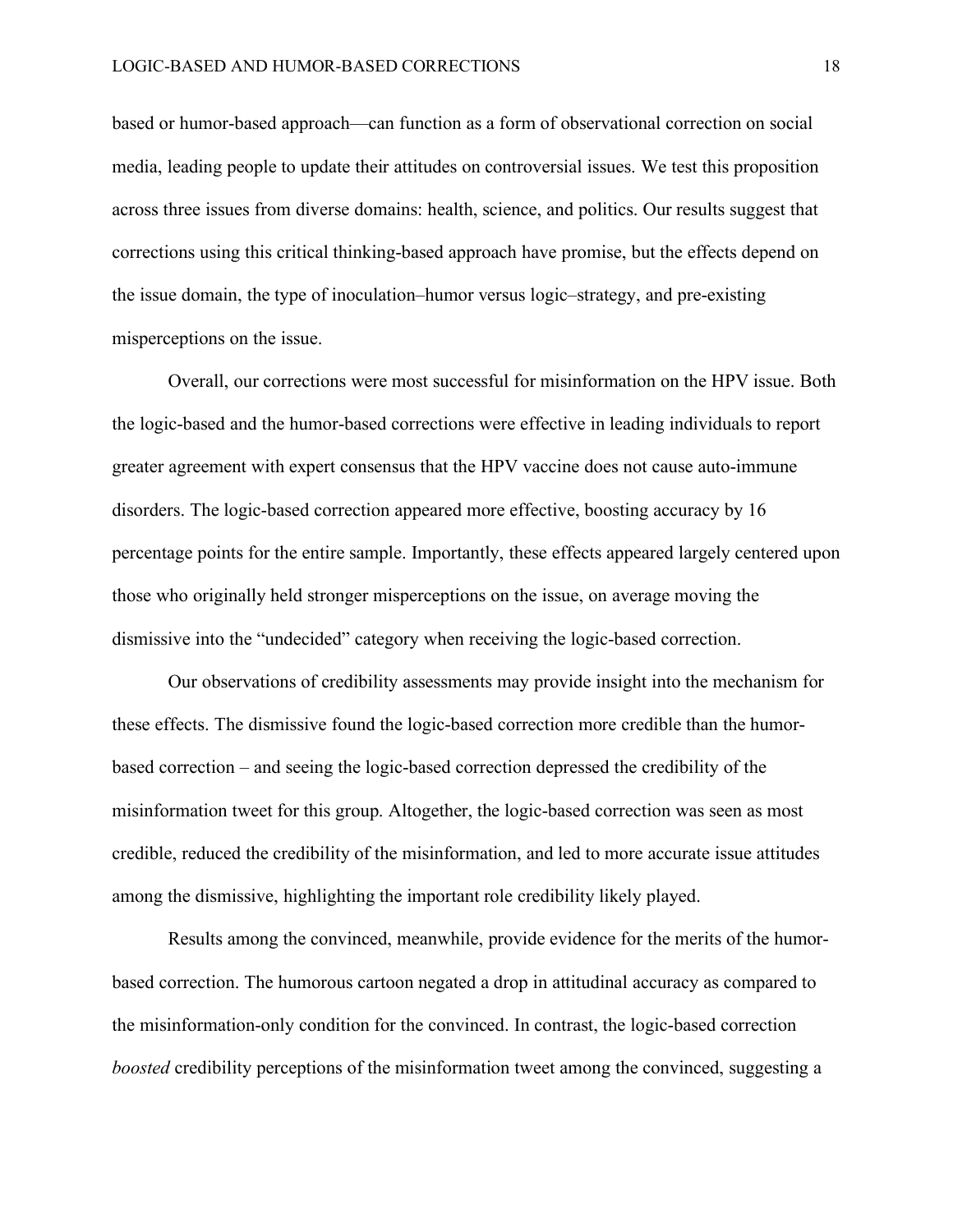backfire effect may have occurred for this group (e.g., Nyhan & Reifler, 2010; but also Wood & Porter, 2016). If so, this backfire effect did not change their minds completely; instead the average drop in attitude accuracy likely reflects greater uncertainty about the effects of the HPV.

Unlike among the dismissive, the humor-based correction was seen as equally credible compared with the logic-based correction among the convinced. Convinced individuals may have been willing to spend the effort to understand a humorous cartoon they agreed with, strengthening their resistance to the misinformation message. Future research should explore the mechanisms behind the effectiveness of a humor-based approach, paying special attention to its appeal among those who agree with its content, who may be willing to engage more deeply with the complex message. However, humor may be a less successful correction strategy for those predisposed to resist its message. Alternatively, humor-based messages may have other benefits – such as attention or virality—that are not studied here.

There are several reasons why the HPV vaccination misinformation may have been especially amenable to corrections employing critical thinking strategies. First, the misinformation tweet was seen as the *least* credible in the HPV condition, regardless of whether participants saw a correction. As such, the critical thinking strategy in the correction had an easier target to criticize, which may have boosted its persuasive power. Second, the corrective responses for the HPV issue were also seen as relatively more credible than the climate change issue (although equally credible as the gun control issue), which may have contributed to their ability to change attitudes (e.g., Hovland & Weiss, 1951). Third, participants rated the HPV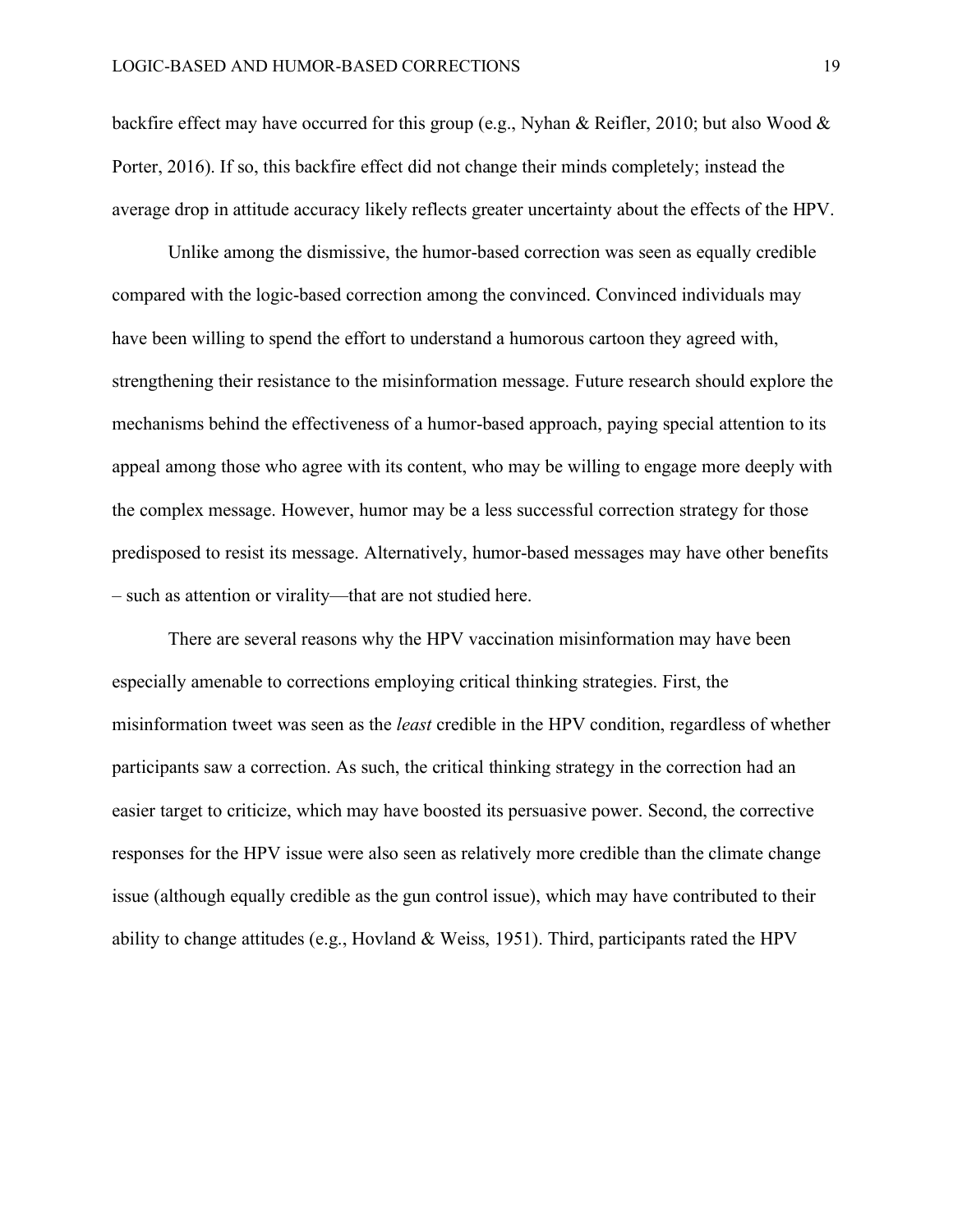l

vaccine as less personally relevant than the other two issues.<sup>5</sup> Deeply entrenched and personally relevant issues are more likely to produce motivated reasoning, inhibiting our ability to correct misperceptions on these topics (Bode & Vraga, 2015; Taber & Lodge, 2006).

So why didn't the refutation strategies work for the gun control or climate change issues? For gun control, we see little evidence of change in issue attitudes or credibility perceptions, even when accounting for pre-existing beliefs on the issue. For this prominent and explicitly partisan issue, attitude change may be quite difficult.

For climate change, the results are even more problematic, as it appears that those undecided on climate change reported *more accurate* attitudes after seeing the misinformation-only tweet; this gain was neutralized when the misinformation was corrected using either a logic-based or humor-based strategy. The fact that a misinformation tweet on its own seemingly produced a backfire effect leading to *more accurate* attitudes is troubling and merits further research. This counterintuitive response may be a result from the skew in issue attitudes on climate change, which we discuss subsequently.

This study has a number of limitations. First, our sample was not representative of the U.S. population. While this likely does not undermine our effects – research suggests Mechanical Turk samples produce similar effects as population samples (e.g., Coppock, Leeper, & Mullinix, 2018; Wood & Porter,  $2016$  – it does limit our ability to examine the climate change topic in

 $5$  A pre-test question asked participants to rate the personal importance of eight issues on fivepoint scales from very unimportant to very important. The HPV vaccine was rated less important (*M=*2.92, *S.E.=*1.22) than either gun control (*M=*4.01, *S.E.=*1.12, *t=*14.78, *p<*.001) or climate change (*M=*3.94, *S.E.=*1.23, *t=*13.41, *p<*.001).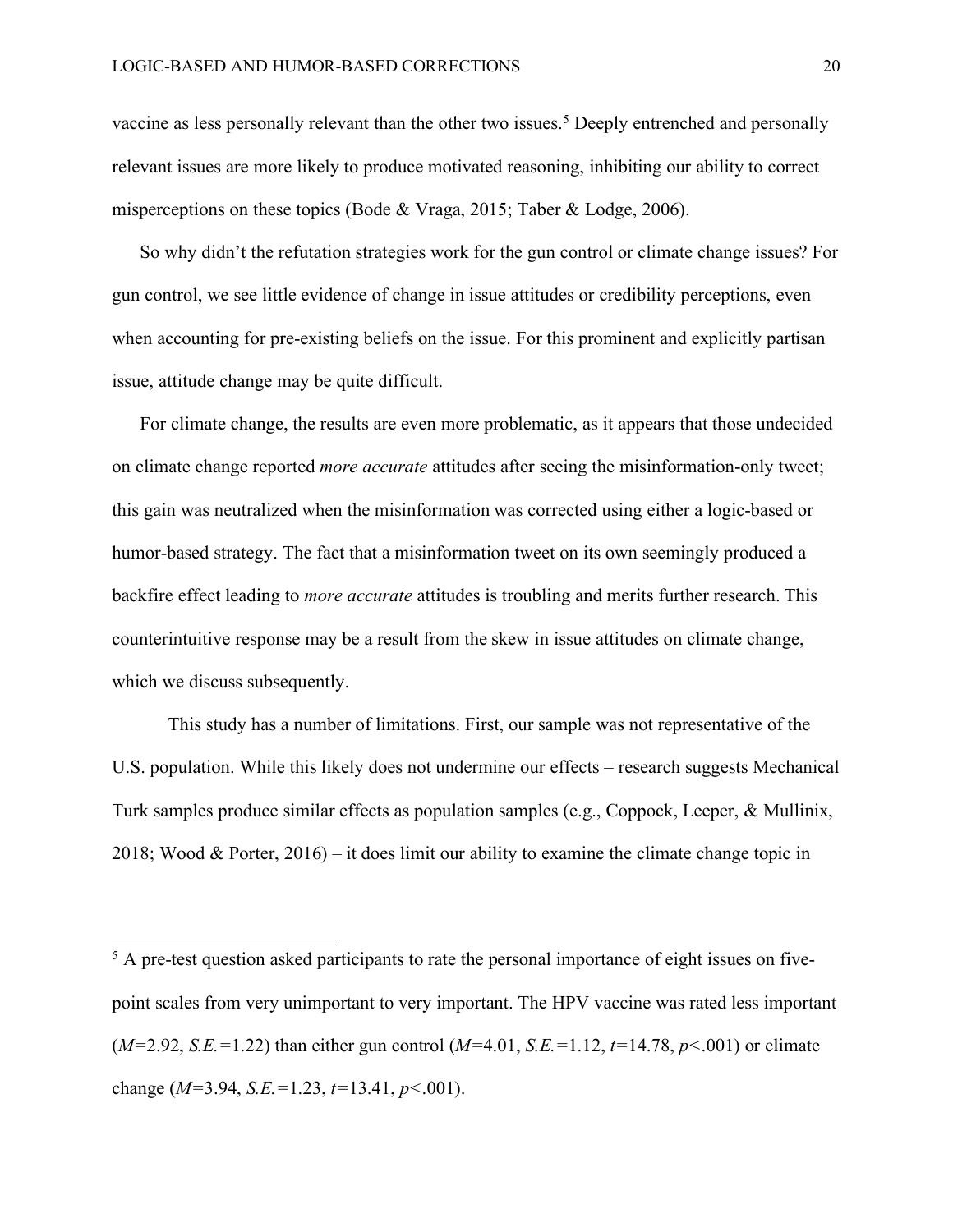particular. We are only able to examine effects among the undecided and convinced in our sample; we remain uncertain about how critical thinking-based corrections might work among those who are skeptical of climate change. Second, our misinformation messages rarely reduced accurate beliefs for any of the issues studied. Inoculation-based strategies may work differently when the original misinformation is more powerful; a proposition that future research should test. Third, our corrections used critical thinking strategies that are largely embedded in the visual cues of the correction (e.g., the cartoon versus logic graphic), as well as in the text. Therefore, we cannot tell whether text or visual cues contributed to its effects (or lack thereof).

Fourth, our measures of message credibility are adapted from previous work on user corrections (Vraga & Bode, 2018), but are limited in scope and not directly comparable to other common measures of credibility (e.g., Flanagin & Metzger, 2007). We also cannot speak to people's perceptions of the credibility of the *source* of the misinformation and correction. Manipulations of source cues–such as gender or expertise–may intersect with message features and audience predispositions to condition effects. Fifth, our results are cross-sectional in nature, and we cannot speak to whether the effects of correction will endure over time. This is especially problematic for the humor-based approaches; it is possible that these humorous messages will produce sleeper effects and have stronger impact over time (Nabi, Moyer-Gusé, & Byrne, 2007). Future research should test the longitudinal effects of misinformation. Finally, although we attempt to test the effects of these messages across different issue domains, we cannot separate whether differences arise from the issue itself (e.g., health vs. politics) or the type of logical fallacy invoked (e.g., correlation implies causation vs. oversimplification).

Overall, this paper combines two promising approaches to addressing misinformation on social media: inoculation and observational correction. Both a logic-based and humor-based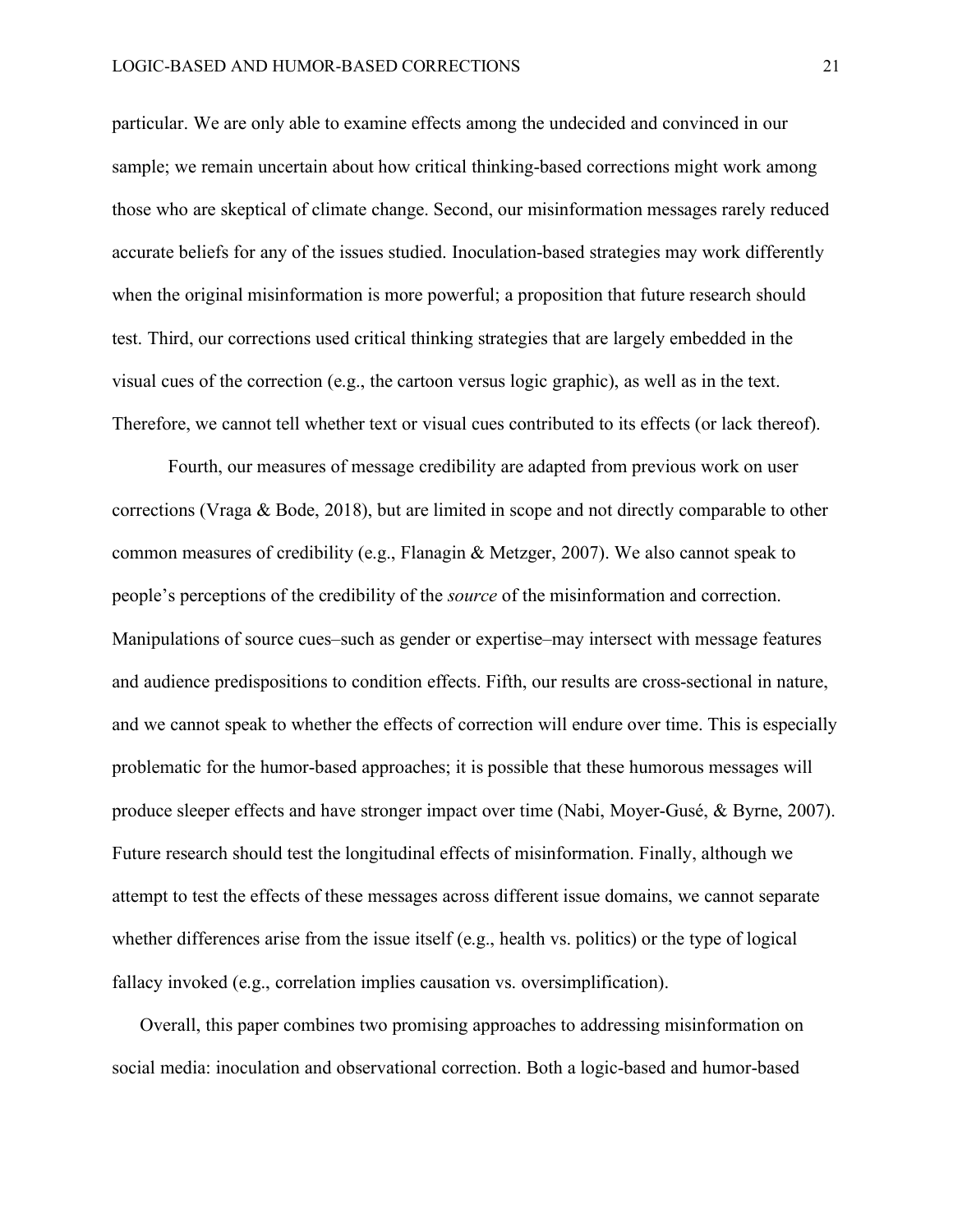corrections that use the strategy of inoculation campaigns to uncover flaws in reasoning in misinformation have merit in responding to misinformation about the HPV vaccine on social media, although these results do not translate into the more partisan issues of gun control and climate change. Those attempting to address online misinformation should carefully consider the nature and context of the misinformation and the target audience in creating effective interventions that can be shared among the general public.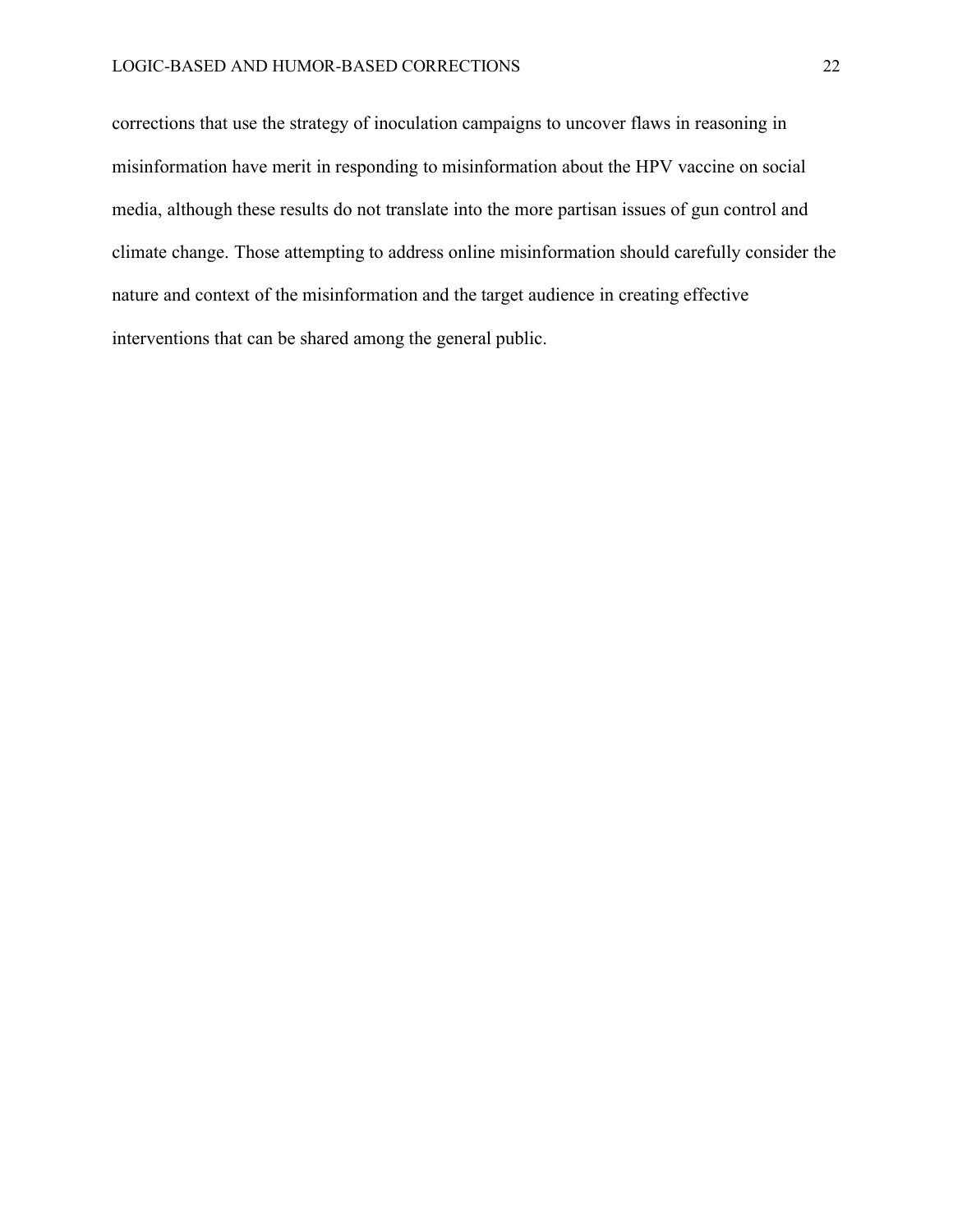#### **References**

- Allcott, H., Gentzkow, M., & Yu, C. (2018). Trends in the diffusion of misinformation on social media. *arXiv preprint arXiv:1809.05901*.
- Appelman, A., & Sundar, S. S. (2016). Measuring message credibility: Construction and validation of an exclusive scale. *Journalism & Mass Communication Quarterly*, *93*(1), 59-79. Doi: 10.1177/1077699015606057
- Banas, J., & Rains, S. (2010). A meta-analysis of research on inoculation theory. *Communication Monographs*, *77*(3), 281-311. Doi: 10.1080/03637751003758193
- Banas, J., & Richards, A. S. (2017). Apprehension or motivation to defend attitudes? Exploring the underlying threat mechanism in inoculation-induced resistance to persuasion. *Communication Monographs, 84*(2), 164-178. Doi: 10.1080/03637751.2017.1307999
- Becker, A. B. (2018). Live From New York, It's Trump on Twitter! The Effect of Engaging With Saturday Night Live on Perceptions of Authenticity and the Salience of Trait Ratings. *International Journal of Communication*, *12*, 22. Doi: 1932–8036/20180005
- Becker, A. B., & Bode, L. (2018). Satire as a source for learning? The differential effect of news versus satire exposure on net neutrality knowledge gain. *Information, Communication, and Society, 21,* 612-625. Doi: 10.1080/1369118X.2017.1301517
- Becker, A. B., & Waisman, D. J. (2013). From funny features to entertaining effects: Connecting approaches to communication research on political comedy. *Review of Communication*, 13(3), 161-183. Doi: 10.1080/15358593.2013.826816
- Bessi, A., Coletto, M., Davidescu, G. A., Scala, A., Caldarelli, G., & Quattrociocchi, W. (2015). Science vs conspiracy: Collective narratives in the age of misinformation. *PloS one*, *10*(2), e0118093. Doi: 10.1371/journal.pone.0118093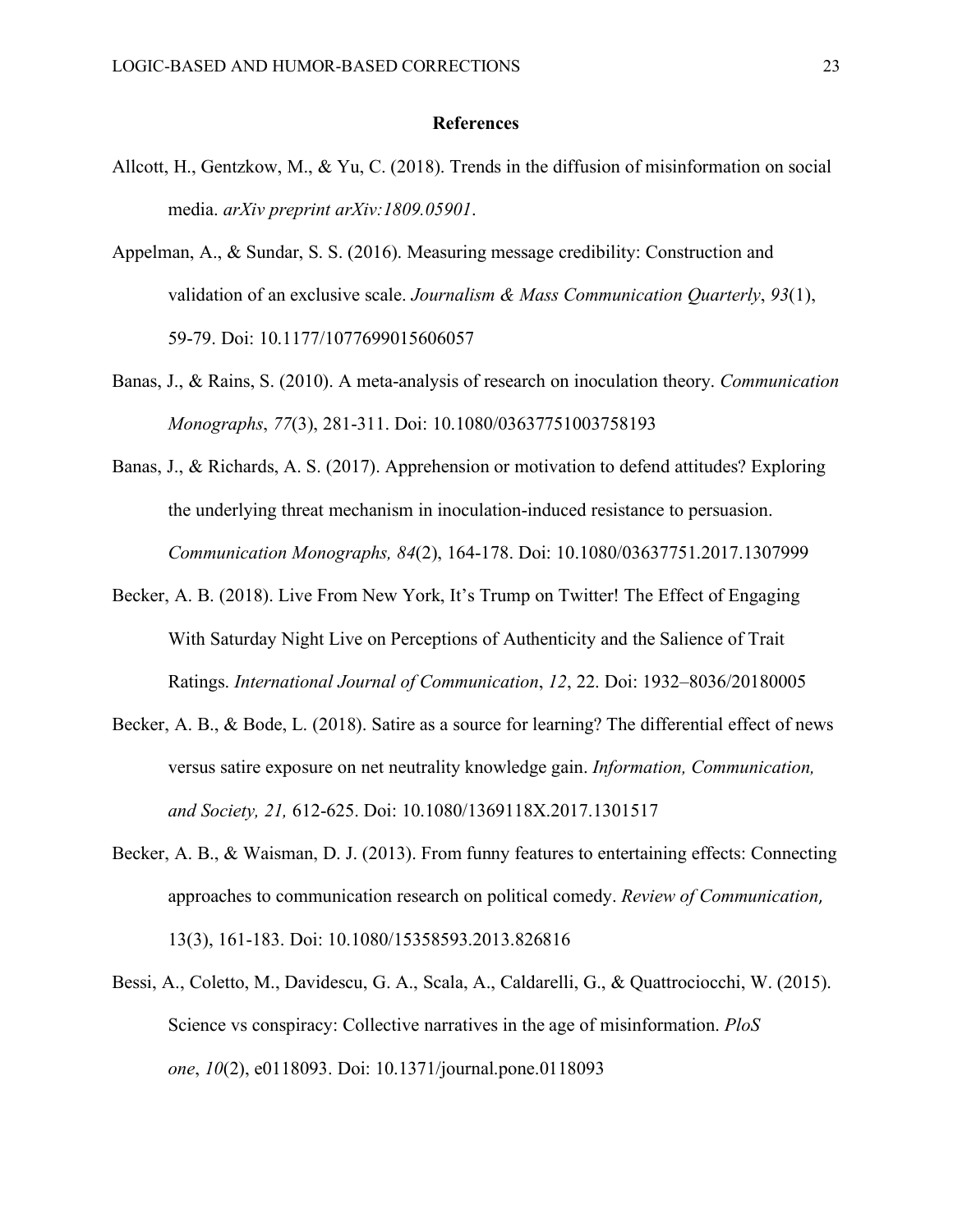- Bode, L., & Vraga, E. K. (2015). In related news, that was wrong: The correction of misinformation through related stories functionality in social media. *Journal of Communication*, *65*(4), 619-638. Doi: 10.1111/jcom.12166
- Bolsen, T., & Druckman, J. N. (2015). Counteracting the politicization of science. *Journal of Communication*, *65*(5), 745-769. Doi: 10.1111/jcom.12171
- Bore, I. L. K., & Reid, G. (2014). Laughing in the face of climate change? Satire as a device for engaging audiences in public debate. *Science Communication*, *36*(4), 454-478. Doi: 10.1177/1075547014534076
- Brewer, P. R., & McKnight, J. (2015). Climate as comedy: The effects of satirical television news on climate change perceptions. *Science Communication*, *37*(5), 635-657. Doi: 10.1177/1075547015597911
- Brewer, P. R., McKnight, J. (2017). "A statistically representative climate change debate": Satirical television news, scientific consensus, and public perceptions of global warming. *Atlantic Journal of Communication*, *25*, 166-180. Doi: 10.1080/15456870.2017.1324453
- Broniatowski, D. A., Jamison, A. M., Qi, S., AlKulaib, L., Chen, T., Benton, A., ... & Dredze, M. (2018). Weaponized health communication: Twitter bots and Russian trolls amplify the vaccine debate. *American Journal of Public Health*, *108*(10), 1378-1384. Doi: 10.2105/AJPH.2018.304567
- Clayton, K., Blair, S., Busam, J. A., Forstner, S., Glance, J., Green, G., ... & Sandhu, M. (2019). Real Solutions for Fake News? Measuring the Effectiveness of General Warnings and Fact-Check Tags in Reducing Belief in False Stories on Social Media. *Political Behavior*, 1-23. Doi: 10.1007/s11109-019-09533-0

Compton, J. (2005). Comparison, contrast, and synthesis of Aristotelian rationality and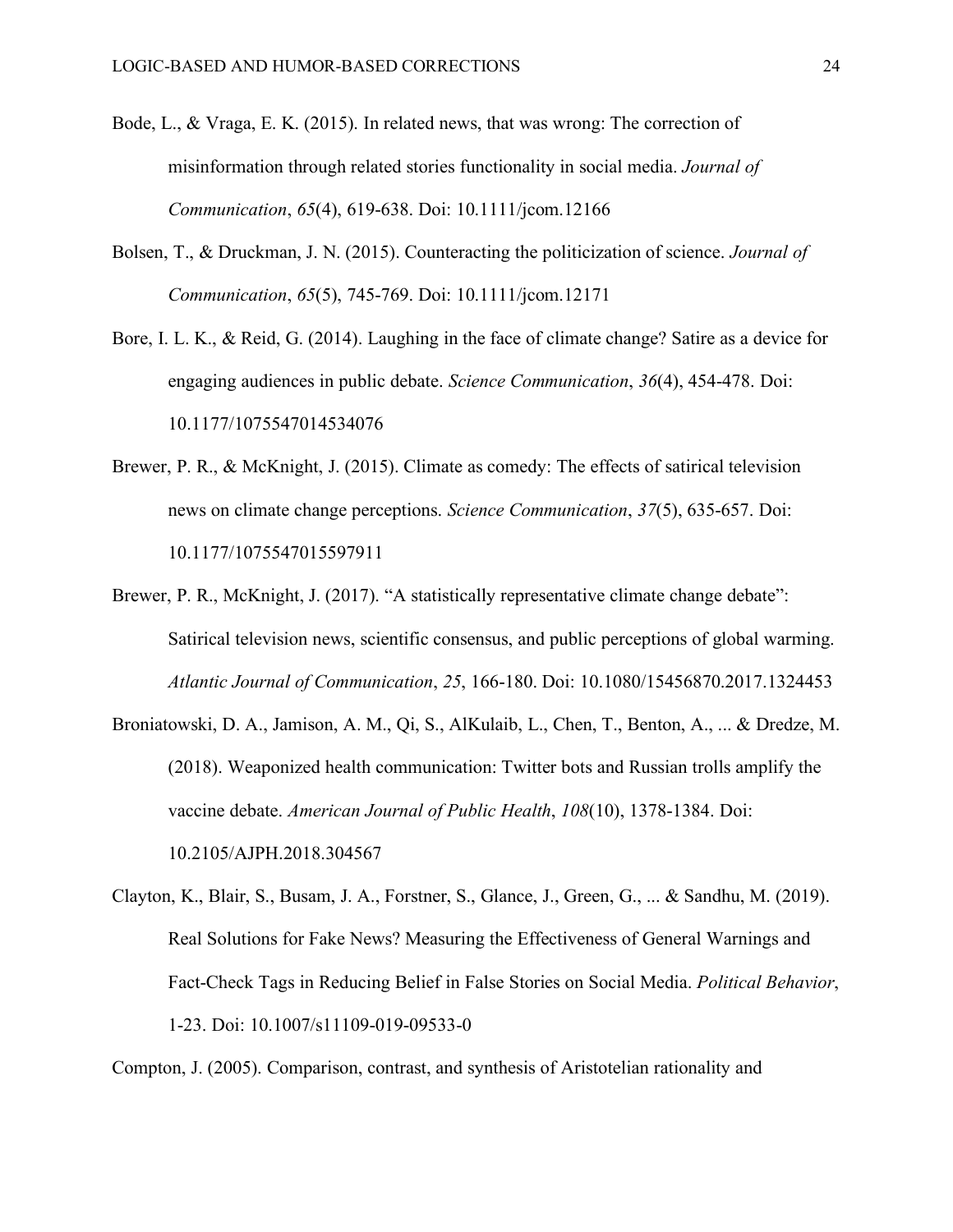inoculation. *Journal of the Speech and Theatre Association of Missouri, 35*, 1-23.

- Compton, J. (2017, November). Prophylactic versus therapeutic inoculation treatments for resistance to influence. *Social Cognition Division, National Communication Association*: Dallas, TX.
- Compton, J., Jackson, B., & Dimmock, J. A. (2016). Persuading others to avoid persuasion: Inoculation theory and resistant health attitudes. *Frontiers in Psychology*, *7*, 122. Doi: 10.3389/fpsyg.2016.00122
- Compton, J., & Ivanov, B. (2013). Vaccinating voters: Surveying political campaign inoculation scholarship. In *E. L. Cohen (Ed.), Communication yearbook 37* (pp. 250-283). New York, NY: Routledge.
- Coppock, A., Leeper, T. J., & Mullinix, K. J. (2018). Generalizability of heterogeneous treatment effect estimates across samples. *Proceedings of the National Academy of Sciences,* online first. doi: 10.1073/pnas.1808083115
- Cook, J., Ellerton, P., and Kinkead, D. (2018). Deconstructing climate misinformation to identify reasoning errors. *Environmental Research Letters*, *11*(2).
- Cook, J., Lewandowsky, S., & Ecker, U. (2017). Neutralizing misinformation through inoculation: Exposing misleading argumentation techniques reduces their influence. *PLOS ONE*, *12*(5): e0175799. DOI: 10.1371/journal.pone.0175799
- Del Vicario, M., Bessi, A., Zollo, F., Petroni, F., Scala, A., Caldareli, G., Stanley, H. E., & Quattrociocchi, W. (2017). The spreading of misinformation online. *Proceedings of the National Academy of Sciences, 113,* 554-559. Doi: 10.1073/pnas.1517441113
- Ecker, U. K. H., Lewandowsky, S., Cheung, C. S. C., & Maybery, M. T. (2015). He did it! She did it! No, she did not! Multiple causal explanations and the continued influence of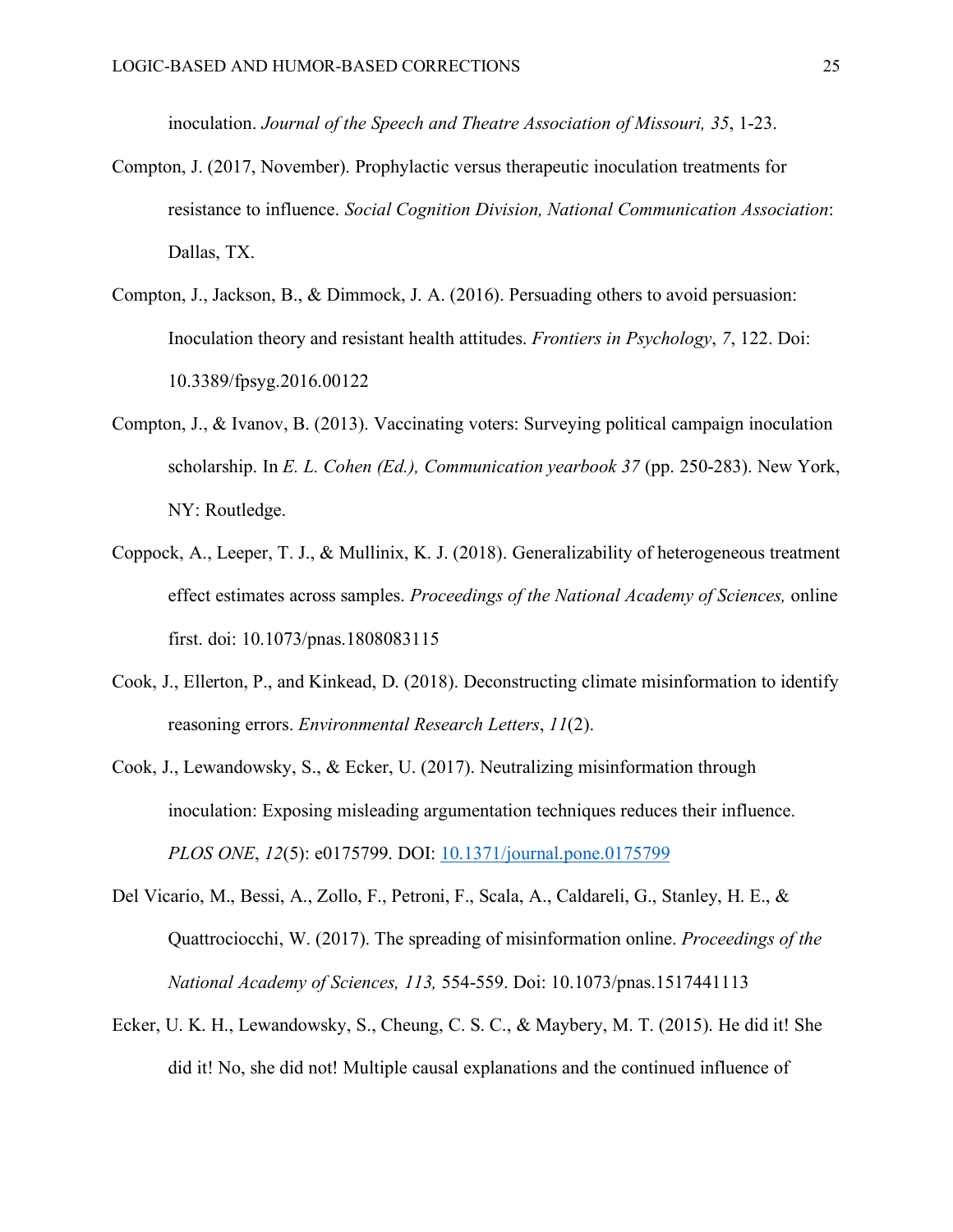misinformation. *Journal of Memory and Language*, *85*,101–115. Doi:

10.1016/j.jml.2015.09.002

- Ecker, U.K.H., Lewandowsky, S., & Tang, D.T.W. (2010). Explicit warnings reduce but do not eliminate the continued influence of misinformation. *Memory & Cognition*, *38*, 1087– 1100. Doi: 10.3758/MC.38.8.1087
- Farinella, M. (2018). The potential of comics in science communication. *Journal of Science Communication*, *17*(01), Y01-1. Doi: 10.22323/2.17010401
- Flanagin, A. J., & Metzger, M. J. (2007). The role of site features, user attributes, and information verification behaviors on the perceived credibility of web-based information. *New Media & Society*, *9*, 319-342. Doi: 10.1177/1461444807075015
- Garrett, R. K., & Weeks, B. E. (2013). The promise and peril of real-time corrections to political misperceptions. In *Proceedings of the 2013 conference on Computer supported cooperative work* (pp. 1047-1058). ACM. Doi: 10.1145/2441776.2441895
- Guidry, J. P., Carlyle, K., Messner, M., & Jin, Y. (2015). On pins and needles: how vaccines are portrayed on Pinterest. *Vaccine*, *33*(39), 5051-5056. Doi: 10.1016/j.vaccine.2015.08.064
- Harvey, J. A., Van den Berg, D., Ellers, J., Kampen, R., Crowther, T. W., Roessingh, P., ... & Stirling, I. (2017). Internet blogs, polar bears, and climate-change denial by proxy. *BioScience*, *68*(4), 281-287. Doi: 10.1093/biosci/bix133
- Hayes, A. F. (2017). *Introduction to mediation, moderation, and conditional process analysis: A regression-based approach*. Guilford Publications.
- Hovland, C. I., & Weiss, W. (1951). The influence of source credibility on communication effectiveness. *Public Opinion Quarterly*, *15*(4), 635-650.

Jee, B. D., & Anggoro, F. K. (2012). Comic cognition: exploring the potential cognitive impacts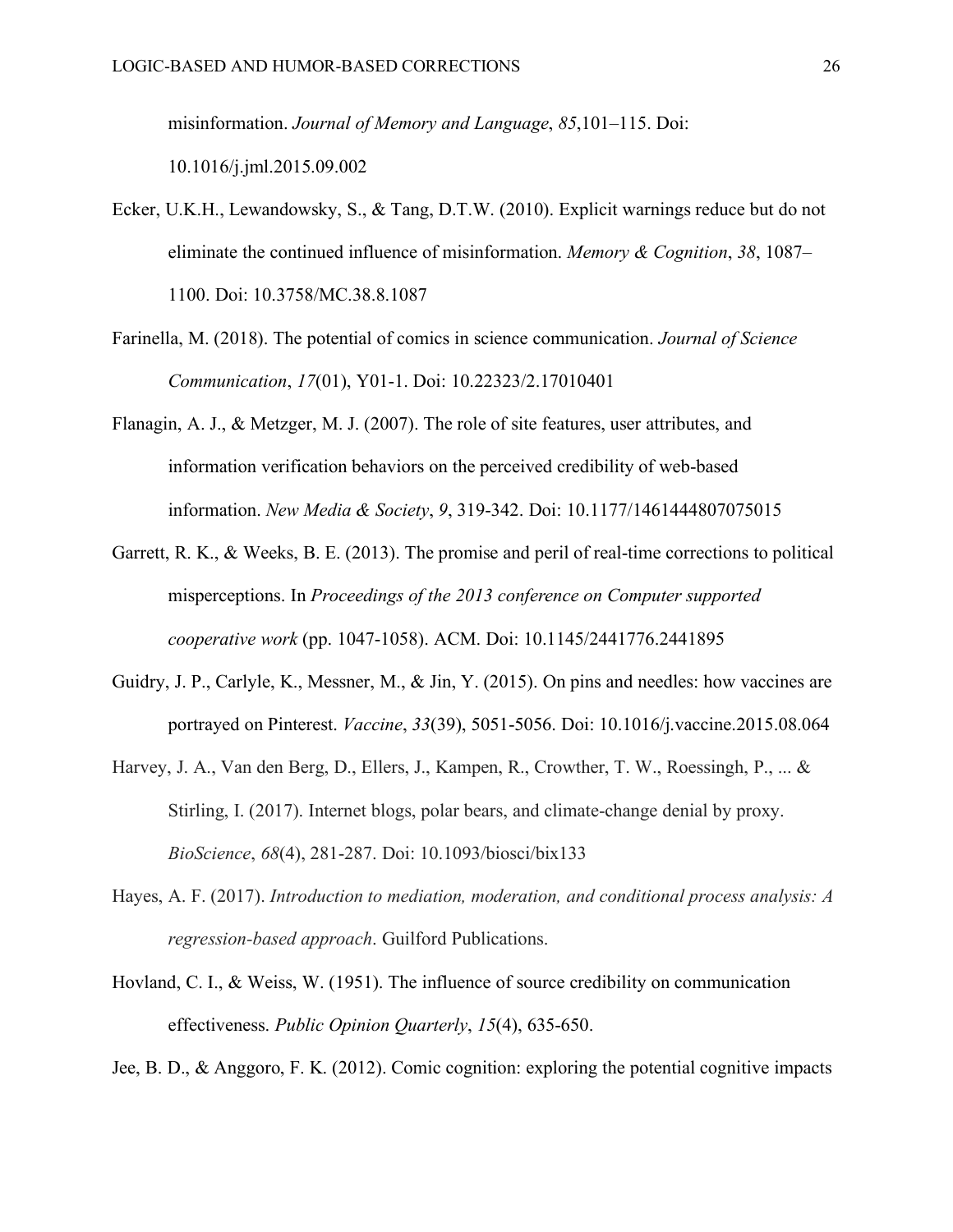of science comics. *Journal of Cognitive Education and Psychology*, *11*(2), 196-208. DOI: 10.1891/1945-8959.11.2.196

- Juthe, A. (2009). Refutation by parallel argument. *Argumentation*, *23*(2), 133. Doi: 10.1007/s10503-008-9109-8
- Kim, Y., & Chen, H. T. (2016). Social media and online political participation: The mediating role of exposure to cross-cutting and like-minded perspectives. *Telematics and Informatics*, *33*(2), 320-330. Doi: 10.1016/j.tele.2015.08.008
- Kim, Y., Chen, H. T., & gil de Zúñiga, H. (2013). Stumbling upon news on the Internet: Effects of incidental news exposure and relative entertainment use on political engagement. *Computers in Human Behavior*, *29*(6), 2607-2614. Doi: 10.1016/j.chb.2013.06.005
- Kim, Y. M., & Vishak, J. (2008). Just laugh! You don't need to remember. The effects of entertainment media on political information acquisition and information processing in political judgments. *Journal of Communication, 58,* 338-360. Doi: 10.1111/j.1460- 2466.2008.00388.x
- Kuklinski, J. H., Quirk, P. J., Jerit, J., Schwieder, D., & Rich, R. F. (2000). Misinformation and the currency of democratic citizenship. *The Journal of Politics*, *62*(3), 790-816. Doi: 10.1111/0022-3816.00033

```
Levin, S. (2017, May 16). Facebook promised to tackle fake news. But the evidence shows it's 
not working. The Guardian. Retrieved from 
https://www.theguardian.com/technology/2017/may/16/facebook-fake-news-tools-not-
working
```
Lewandowsky, S., Ecker, U. K., & Cook, J. (2017). Beyond misinformation: Understanding and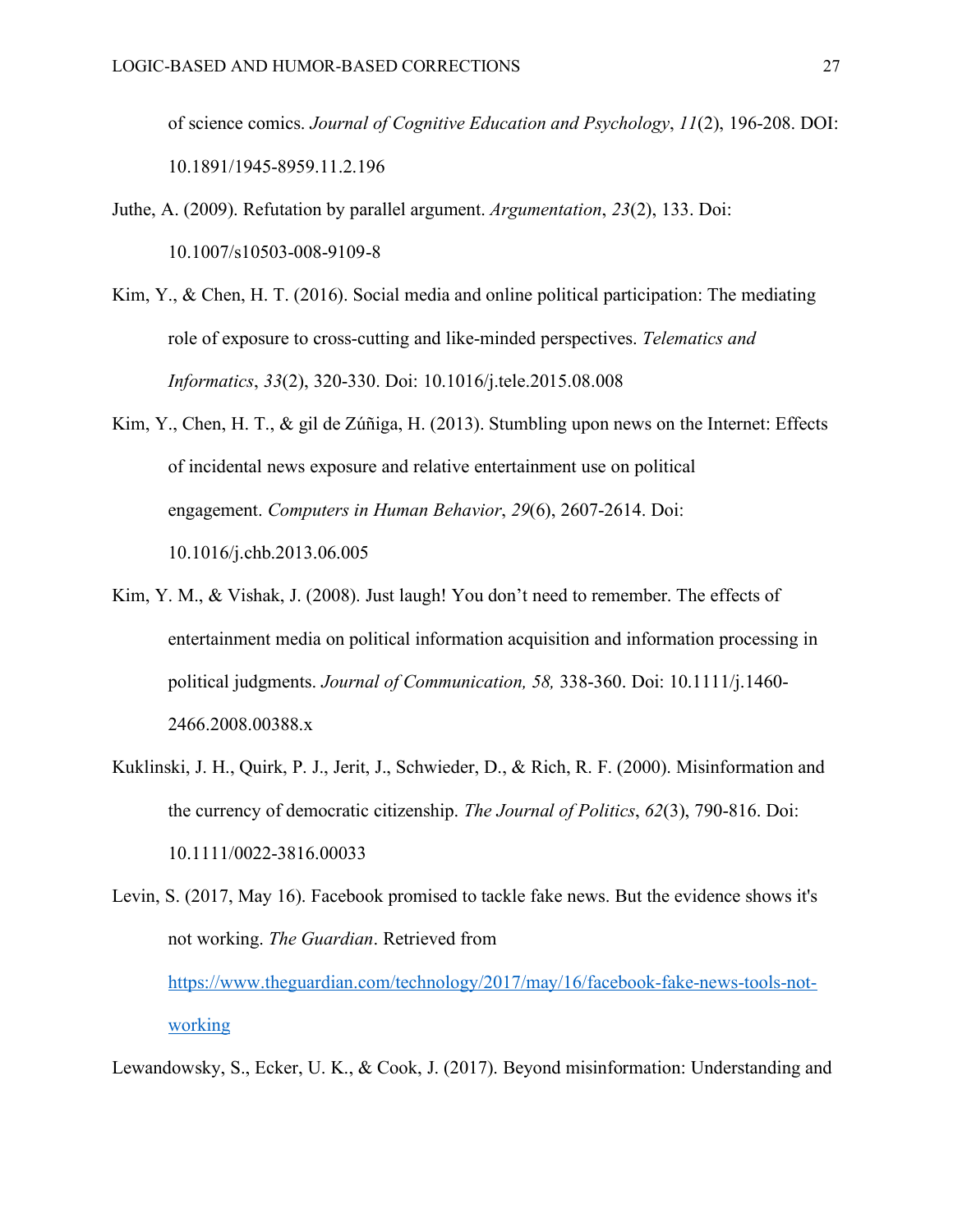coping with the "post-truth" era. *Journal of Applied Research in Memory and Cognition*, *6*(4), 353-369. Doi: 10.1016/j.jarmac.2017.07.008

- Lewandowsky, S., Ecker, U. K., Seifert, C. M., Schwarz, N., & Cook, J. (2012). Misinformation and its correction continued influence and successful debiasing. *Psychological Science in the Public Interest*, *13*(3), 106-131. Doi: 10.1177/1529100612451018
- Madden, K., Nan, X., Briones, R., & Waks, L. (2012). Sorting through search results: a content analysis of HPV vaccine information online. *Vaccine*, *30*(25), 3741-3746. Doi: 10.1016/j.vaccine.2011.10.025
- Margolin, D. B., Hannak, A., & Weber, I. (2018). Political fact-checking on Twitter: when do corrections have an effect? *Political Communication*, *35*(2), 196-219. Doi: 10.1080/10584609.2017.1334018
- McCright, A. M., Charters, M., Dentzman, K., & Dietz, T. (2016). Examining the Effectiveness of Climate Change Frames in the Face of a Climate Change Denial Counter-Frame. *Topics in Cognitive Science*, *8*(1), 76-97. Doi: 10.1111/tops.12171
- McGuire, W. J., & Papageorgis, D. (1961). The relative efficacy of various types of prior beliefdefense in producing immunity against persuasion. *Public Opinion Quarterly*, *26*, 24-34. Doi: 10.1037/h0042026
- Mihailidis, P., & Viotty, S. (2017). Spreadable spectacle in digital culture: Civic expression, fake news, and the role of media literacies in "post-fact" society. *American Behavioral Scientist*, *61*(4), 441-454. Doi: 10.1177/0002764217701217
- Nabi, R. L., Moyer-Gusé, E., & Byrne, S. (2007). All joking aside: A serious investigation into the persuasive effect of funny social issue messages. *Communication Monographs*, *74*(1), 29-54. Doi: 10.1080/03637750701196896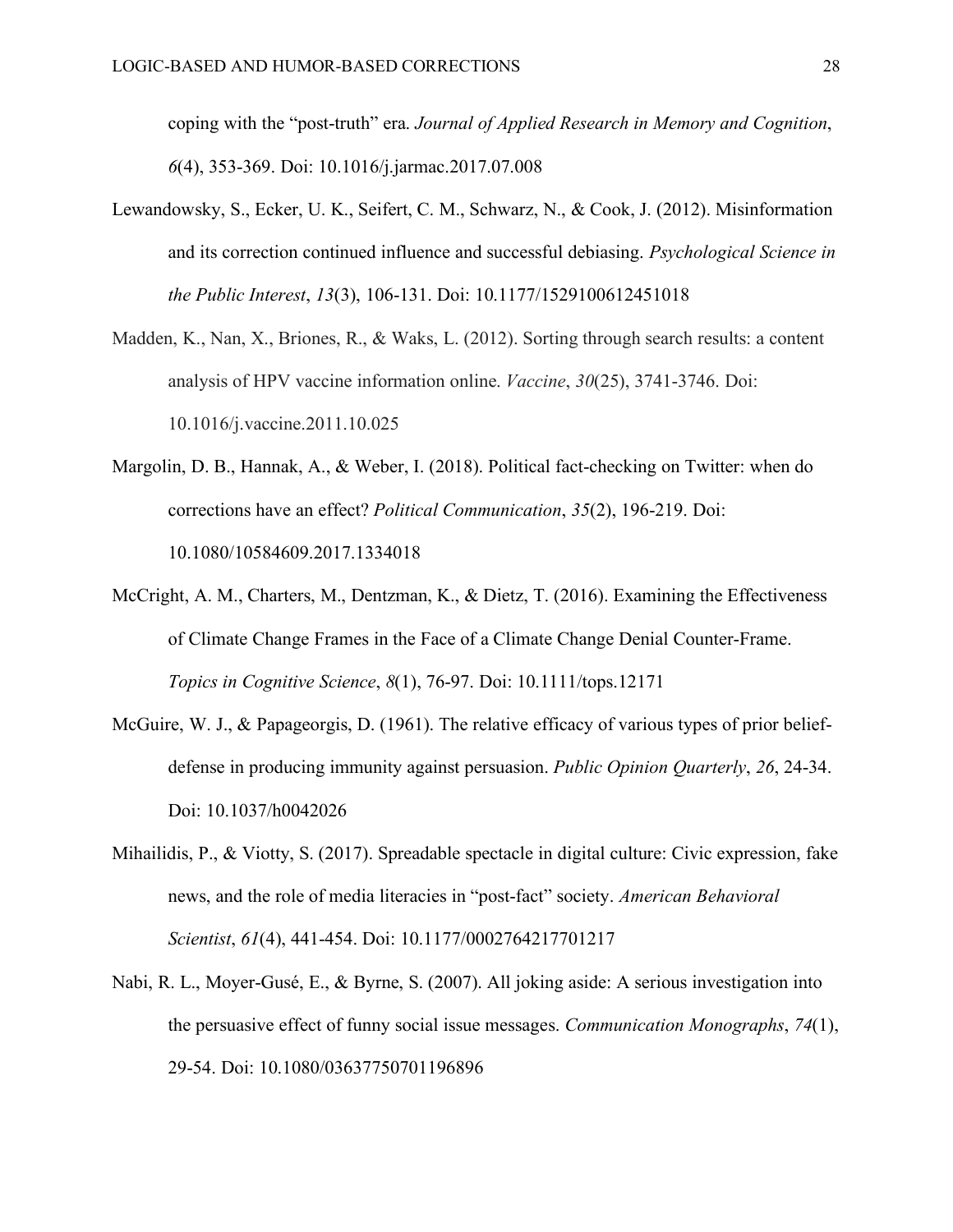- Nyhan, B., & Reifler, J. (2010). When corrections fail: The persistence of political misperceptions. *Political Behavior*, *32*(2), 303-330. Doi: 10.1007/s11109-010-9112-2
- Nyhan, B., & Reifler, J. (2015). Does correcting myths about the flu vaccine work? An experimental evaluation of the effects of corrective information. *Vaccine*, *33*(3), 459-464. Doi: 10.1016/j.vaccine.2014.11.017
- Pew Research Center. (2018). Social media fact sheet. Retrieved from http://www.pewinternet.org/fact-sheet/social-media/
- Pew Research Center. (2017). The future of truth and misinformation online. Retrieved from: http://www.pewinternet.org/2017/10/19/the-future-of-truth-and-misinformation-online/
- Pennycook, G., & Rand, D. G. (2017). Who falls for fake news? The roles of analytic thinking, motivated reasoning, political ideology, and bullshit receptivity. *SSRN Electronic Journal*.
- Seifert, C. M. (2002). The continued influence of misinformation in memory: What makes a correction effective? *The Psychology of Learning and Motivation*, *41*, 265–292. Doi: 10.1016/S0079-7421(02)80009-3
- Shao, C., Hui, P. M., Wang, L., Jiang, X., Flammini, A., Menczer, F., & Ciampaglia, G. L. (2018). Anatomy of an online misinformation network. *PloS one*, *13*(4), e0196087. Doi: 10.1371/journal.pone.0196087
- Skurka, C., Niederdeppe, J., Romero-Canyas, R., Acup, D. (2018). Pathways of influence in emotional appeals: Benefits and tradeoffs of using fear or humor to promote climate change-related intentions and risk perceptions. *Journal of Communication*, *68*, 169-193. Doi: 10.1093/joc/jqx008

Taber, C. S., & Lodge, M. (2006). Motivated skepticism in the evaluation of political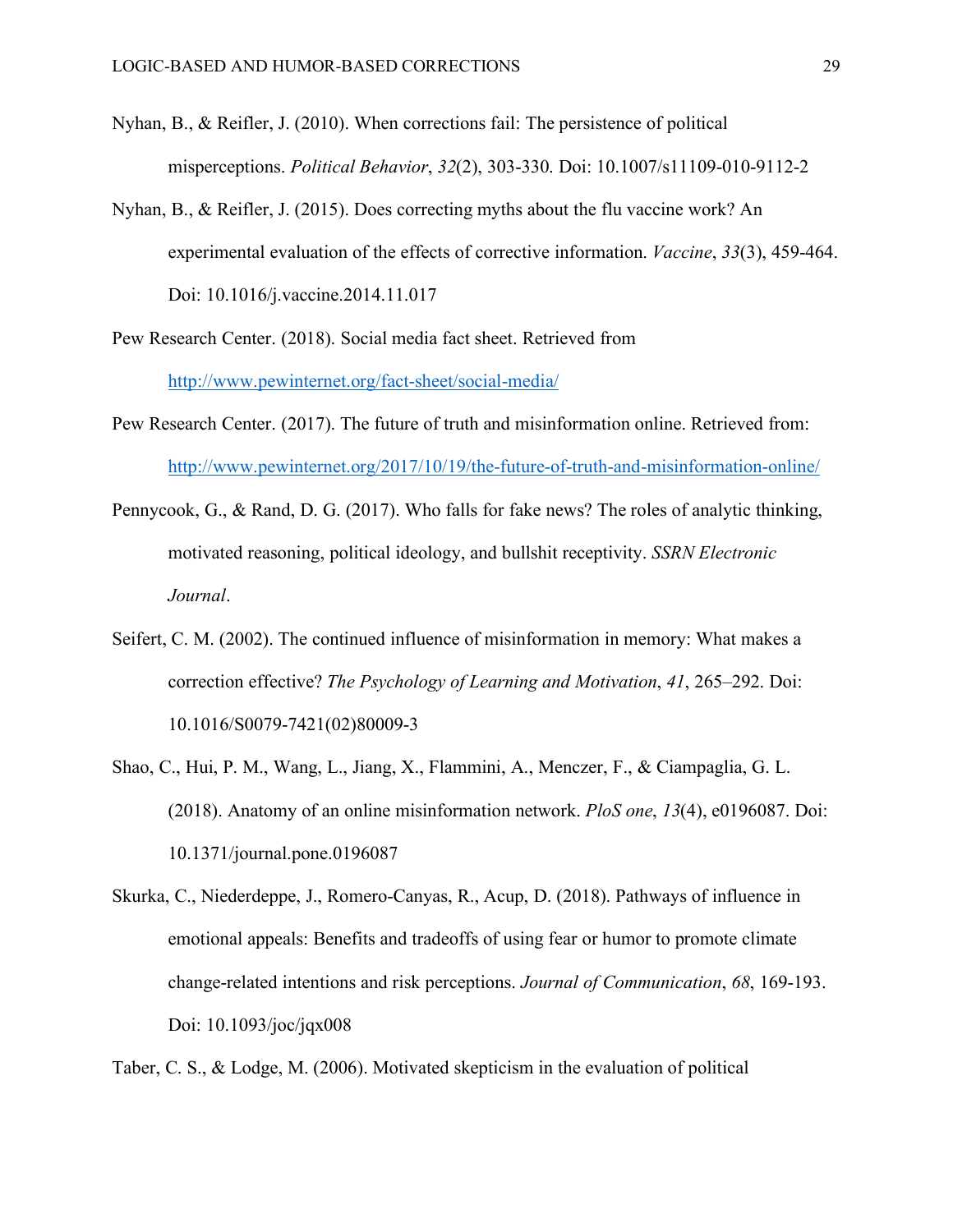beliefs. *American Journal of Political Science*, *50*(3), 755-769. Doi: 10.1111/j.1540- 5907.2006.00214.x

- Tan, A. S., Lee, C. J., & Chae, J. (2015). Exposure to health (mis) information: Lagged effects on young adults' health behaviors and potential pathways. *Journal of Communication*, *65*(4), 674-698. Doi: 10.1111/jcom.12163
- Thorson, E. (2016). Belief echoes: The persistent effects of corrected misinformation. *Political Communication*, *33*(3), 460-480. Doi: 10.1080/10584609.2015.1102187
- Tucker, J. A., Guess, A., Barbera, P., Vaccari, C., Siegel, A., Sanovich, S., Stukal, D., & Nyhan, B. (2018). Social media, political polarization, and political disinformation: A review of the scientific literature. Available at SSRN: http://ssrn.com/abstract=3144139
- Tully, M., Vraga, E. K., & Bode, L. (2019). Designing and Testing News Literacy Messages for Social Media. *Mass Communication and Society*, 1-25. Doi:

10.1080/15205436.2019.1604970

- van der Linden, S., Leiserowitz, A., Rosenthal, S., & Maibach, E. (2017). Inoculating the public against misinformation about climate change. *Global Challenges*, *1*(2). Doi: 10.1002/gch2.201600008
- Vraga, E. K., & Bode, L. (2017). Using expert sources to correct health misinformation in social media. *Science Communication*, *39*(5), 621-645. Doi: 10.1177/1075547017731776
- Vraga, E. K., & Bode, L. (2018). I do not believe you: how providing a source corrects health misperceptions across social media platforms. *Information, Communication & Society*, *21*(10), 1337-1353. Doi: 10.1080/1369118X.2017.1313883
- Vraga, E. K., Johnson, C. N., Carr, D. J., Bode, L., & Bard, M. T. (2014). Filmed in front of a live studio audience: Laughter and aggression in political entertainment programming.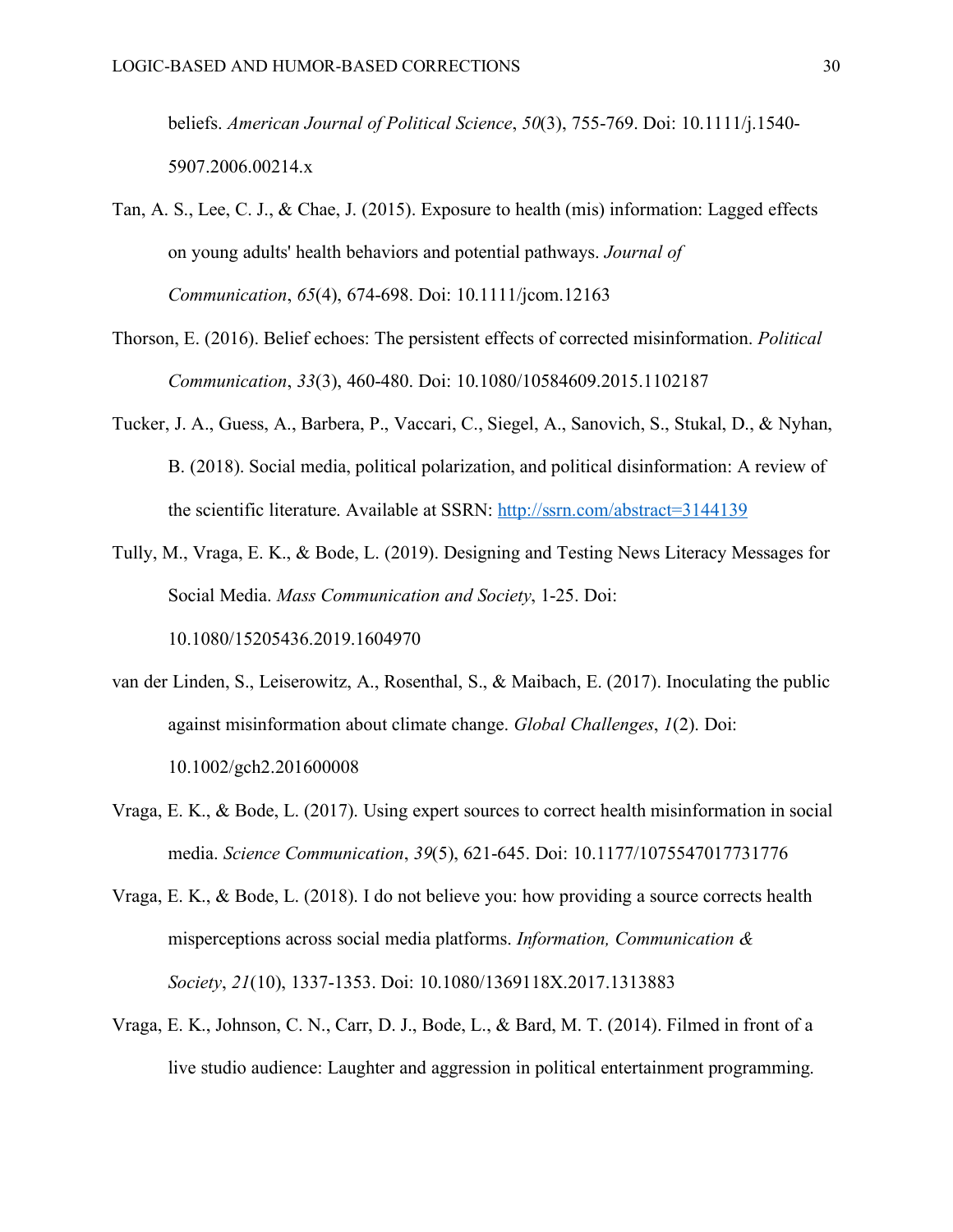*Journal of Broadcasting & Electronic Media*, *58*(1), 131-150. Doi:

10.1080/08838151.2013.875020

- Wood, T., & Porter, E. (2016). The elusive backfire effect: Mass attitudes' steadfast factual adherence. *Political Behavior*, 1-29. Doi: 10.1007/s11109-018-9443-y
- Young, D. G. (2008). The privileged role of the late-night joke: Exploring humor's role in disrupting argument scrutiny. *Media Psychology*, *11*, 119-142. Doi: 10.1080/15213260701837073
- Young, D. G., Jamieson, K. H., Poulsen, S., & Goldring, A. (2018). Fact-checking effectiveness as a function of format and tone: Evaluating FactCheck. org and FlackCheck. org. *Journalism & Mass Communication Quarterly*, *95*(1), 49-75. Doi: 10.1177/1077699017710453
- Zollo, F., Bessi, A., Del Vicario, M., Scala, A., Caldarelli, G., Shekhtman, L., Havlin, S. & Quattrociocchi, W. (2015). Debunking in a world of tribes. arXiv preprint arXiv:1510.04267 doi: 10.1371/journal.pone.0181821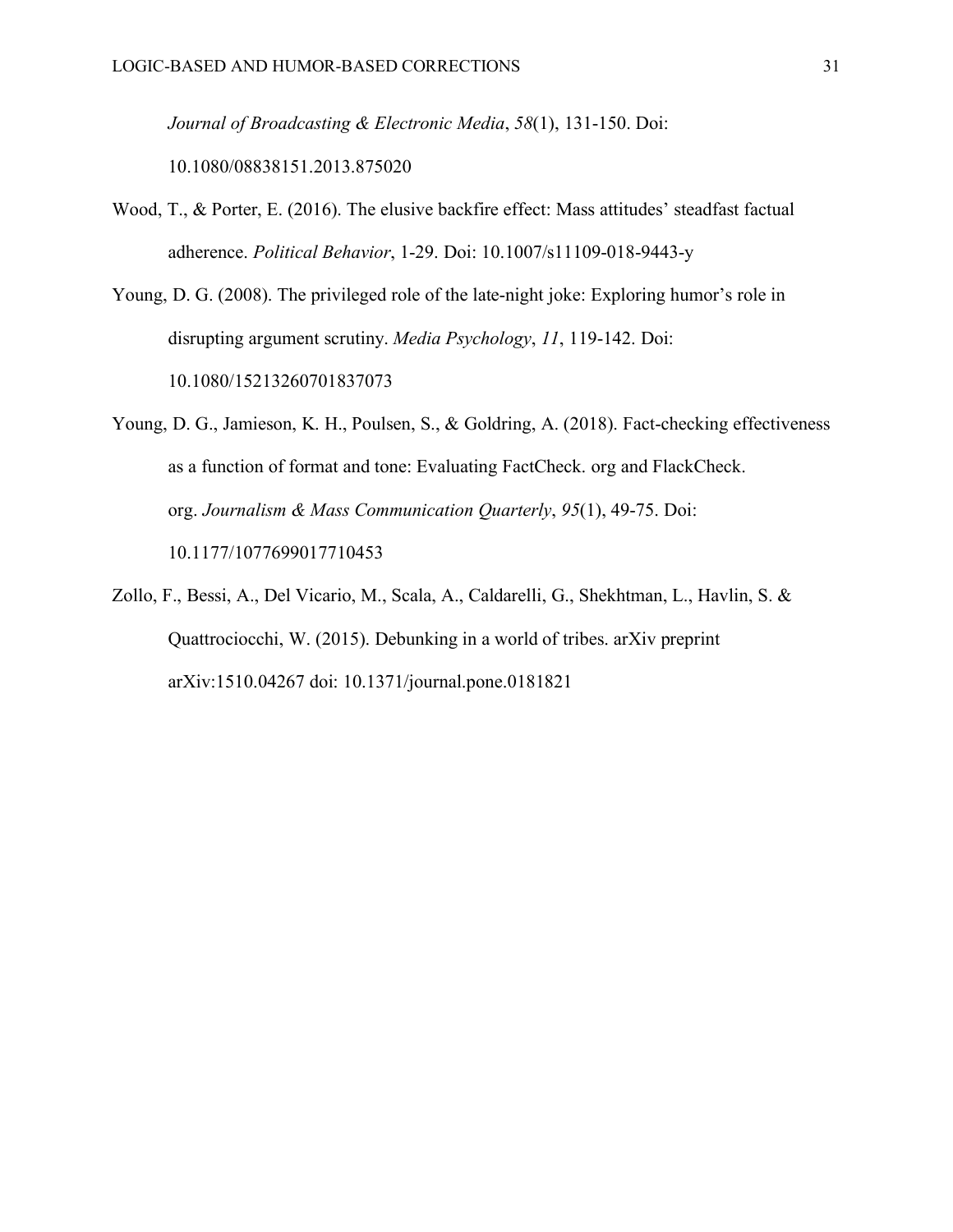# *Figures*

*Figure 1:* Interaction between correction and topic on change in issue attitude accuracy

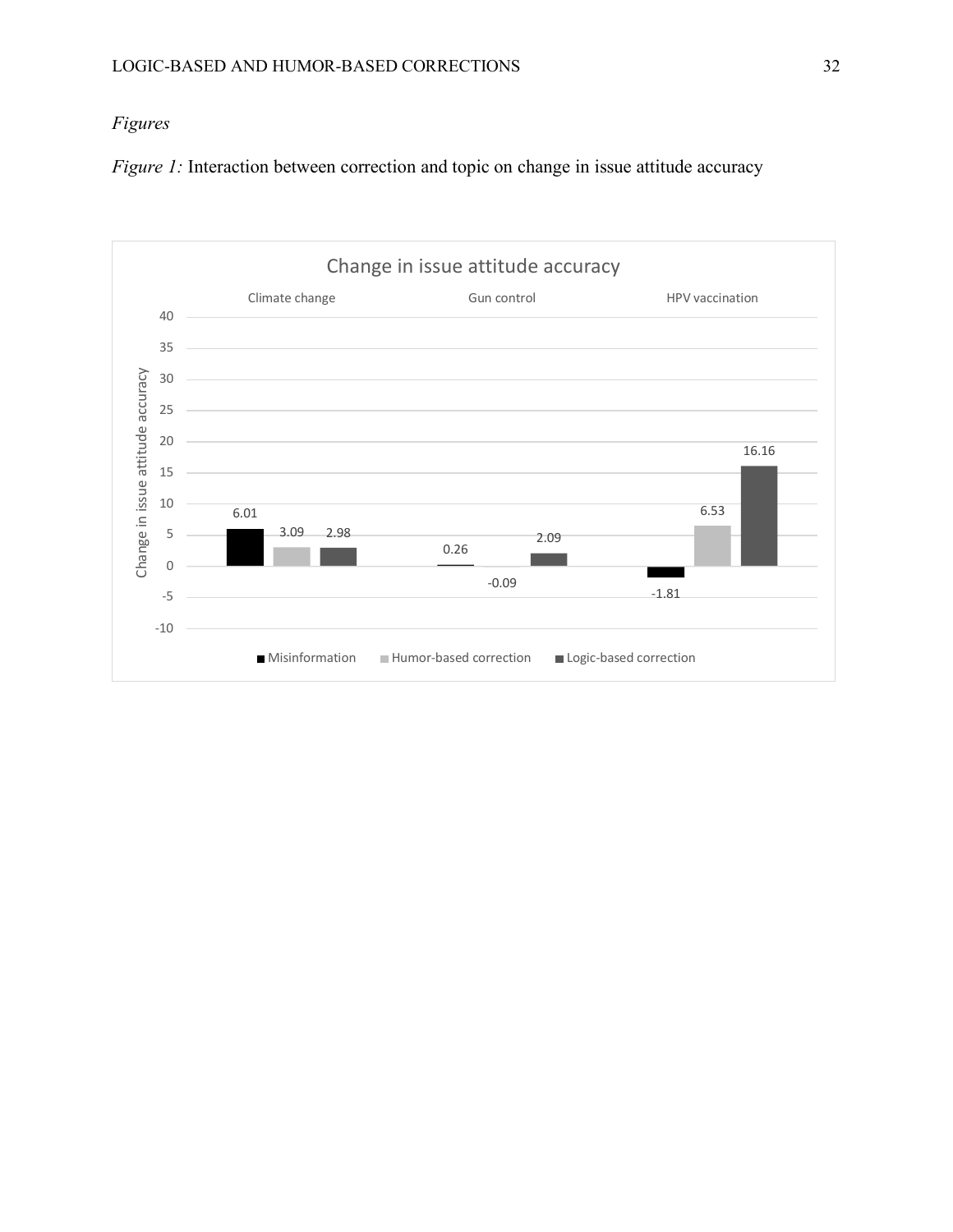# *Figure 2:* Interaction between correction and pre-existing beliefs on credibility of the original



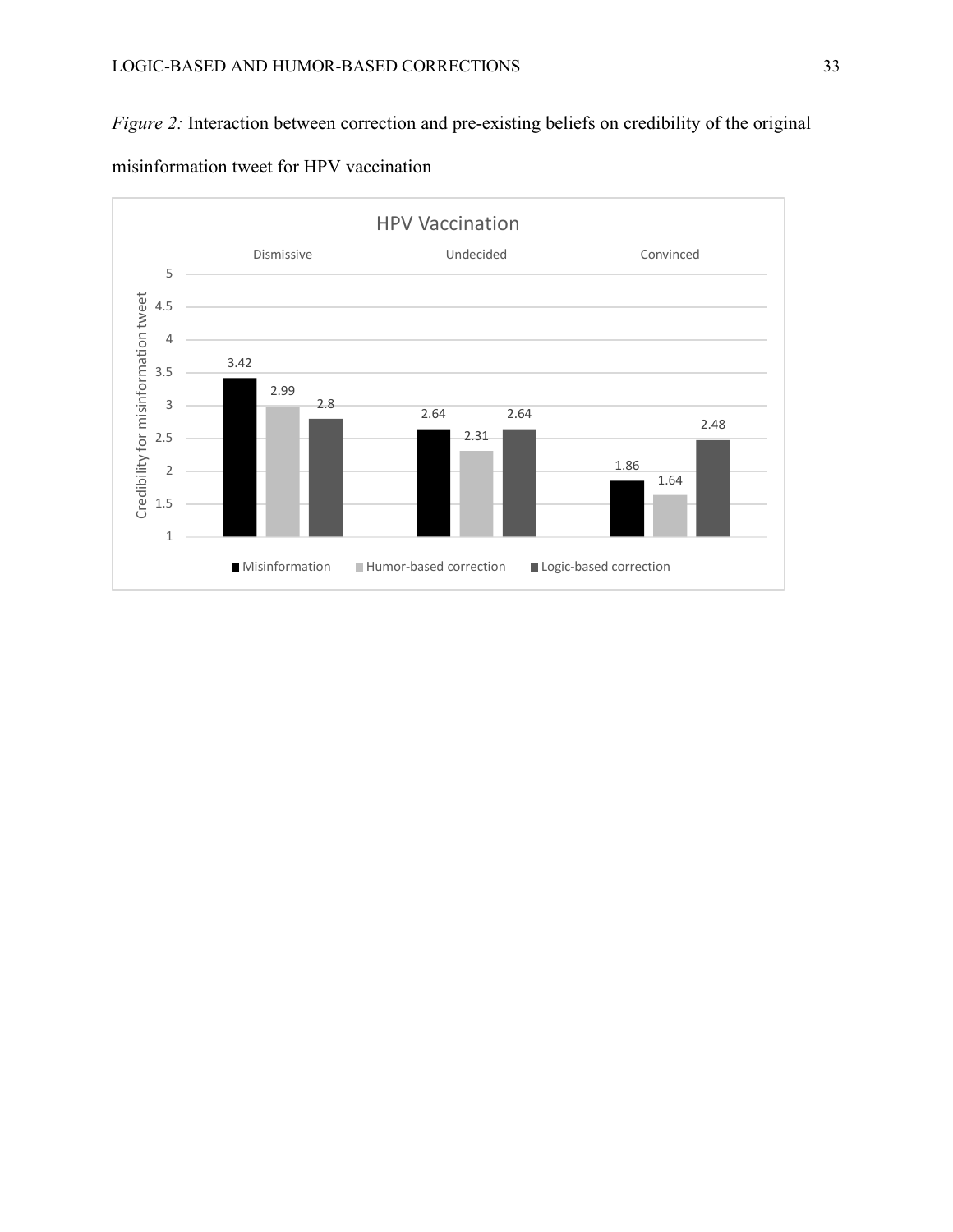*Figure 3:* Interaction between correction and pre-existing beliefs on credibility of the correction tweet for (a) climate change, (b) gun control, and (c) HPV vaccination.





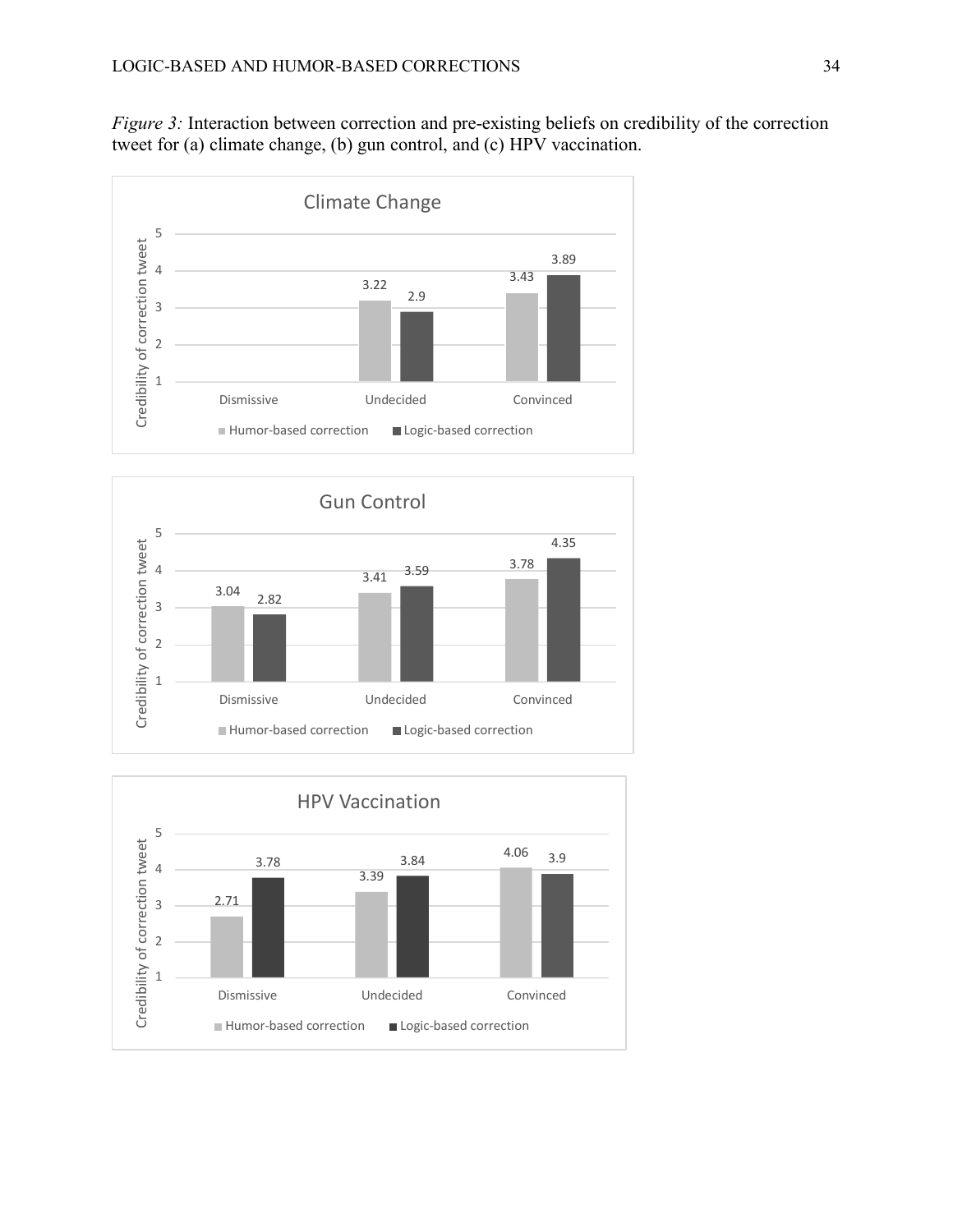*Figure 4:* Interaction between correction and pre-existing beliefs on change in (a) climate change, (b) gun control, and (c) HPV vaccination attitudes.